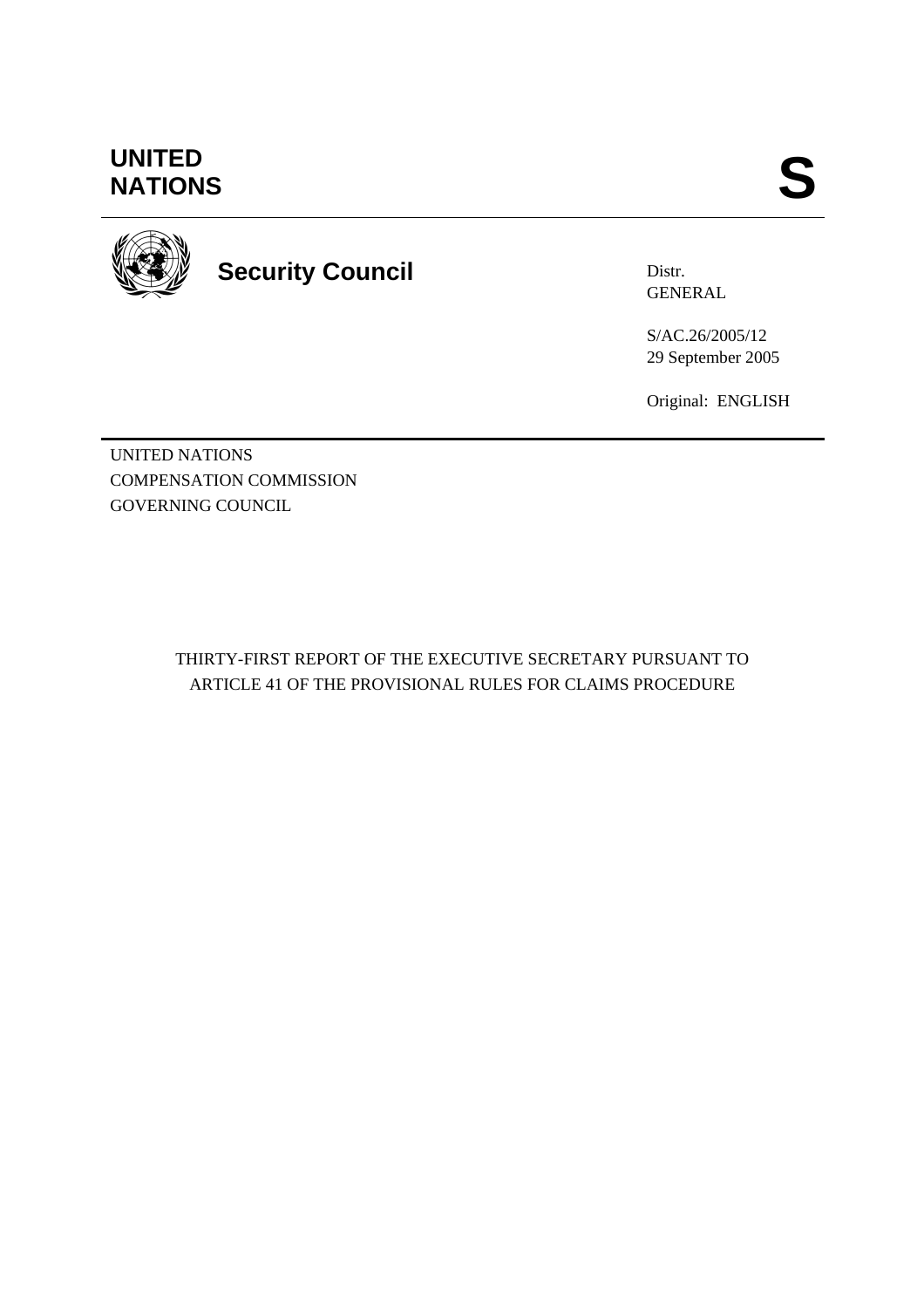#### Introduction

1. The present report identifies, pursuant to article 41 of the United Nations Compensation Commission's (the "Commission") Provisional Rules for Claims Procedure (S/AC.26/1992/10) (the "Rules"), recommended corrections in the various claims categories since the "Thirtieth report of the Executive Secretary pursuant to article 41 of the Provisional Rules for Claims Procedure" (S/AC.26/2005/11) (the "thirtieth article 41 report"). Chapter I of this report contains recommended corrections concerning claims in categories "A", "C" and "D". Chapter II provides information concerning requests by claimants for corrections to approved awards under article 41 of the Rules, including a report of the secretariat's review to determine whether or not these requests warrant action under article 41. Annexes I to III to this report contain tables showing the aggregate corrected awards, by country and by instalment, based on the recommendations contained herein. Annex IV contains tables showing the secretariat's review of requests for corrections to claims in categories "D", "E" and "F" undertaken since the thirtieth article 41 report and annex V contains a cumulative table of article 41 corrections to claim awards up to the fifty-sixth session of the Governing Council.

## I. RECOMMENDED CORRECTIONS CONCERNING CLAIMS IN CATEGORIES "A", "C" AND "D"

#### A. Category "A" corrections

2. Recommendations for corrections to category "A" claims comprise the following kinds of corrections: duplicate claims and higher to lower amounts.

#### 1. Duplicate claims

3. The Commission received information from the Government of Sri Lanka that three claims, which it had submitted in category "A", were duplicates of other claims awarded compensation in category "A". Following a review of these claims, the secretariat confirms that the claims are, in fact, duplicates and should not have been awarded compensation. In addition, the secretariat identified a list of other potential duplicate category "A" claims from Sri Lanka and provided the list to the Government seeking its views on the matter. The secretariat received confirmation from the Government of Sri Lanka that 220 of these category "A" claims are, in fact, duplicates and should not have been awarded compensation. In making this confirmation, the Government of Sri Lanka returned to the Compensation Fund the full amount of the awards issued for all 223 duplicate claims.

4. Accordingly, as set forth in table 1 below, it is recommended that the awards for these claims be corrected. Table 1 identifies the country concerned, the instalments to be adjusted, the number of claims affected, and the net effect of the adjustments.

Table 1. Category "A" corrections: duplicate claims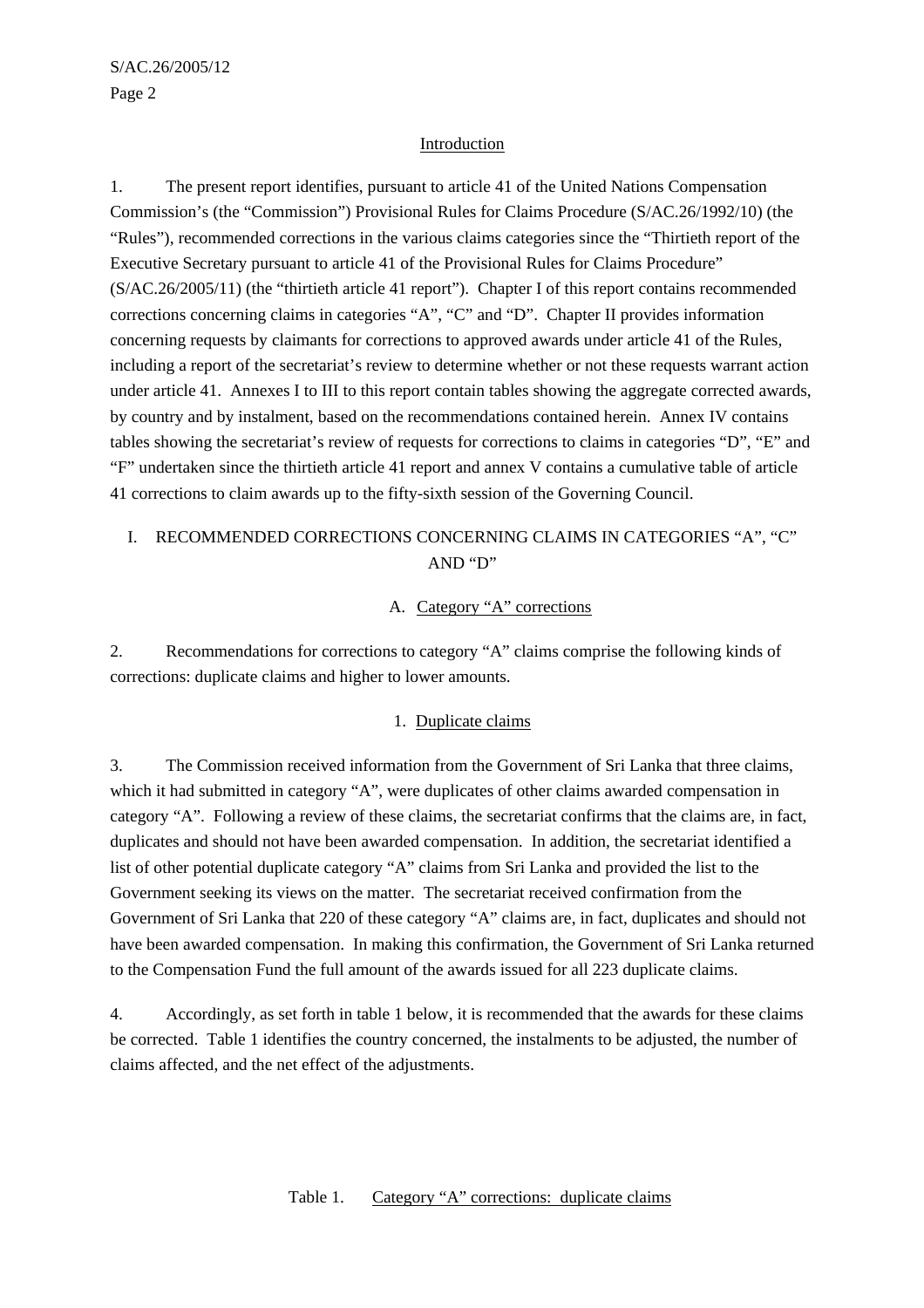| Country   | Instalment | Number of claims<br>affected | Amount of net effect<br>(USD) |
|-----------|------------|------------------------------|-------------------------------|
|           | Second     | 12                           | (48,000.00)                   |
| Sri Lanka | Third      | 8                            | (30,500.00)                   |
|           | Fourth     | 72                           | (279,000.00)                  |
|           | Fifth      | 86                           | (344,000.00)                  |
|           | Sixth      | 45                           | (180,000.00)                  |
| Total     |            | 223                          | (881,500.00)                  |

#### 2. Higher to lower amounts

5. Decision 21 (S/AC.26/Dec.21 (1994)) of the Governing Council states that "any claimant who has selected a higher amount in category 'A' (US\$4,000 or US\$8,000) and has also filed a category 'B', 'C' or 'D' claim will be deemed to have selected the corresponding lower amount under category 'A'". As a result of further information received from the Government of Pakistan, two claims submitted by the Government of Pakistan have been identified as having been filed for a higher amount in category "A" by claimants who had also filed claims in another claim category. Therefore, the awards for these category "A" claims should be reduced to the amounts appropriate to the proper status of the claims. When notifying the Commission that these claims should have been awarded the lower amount, the Government of Pakistan returned to the Compensation Fund the excess amount previously awarded in respect of these claims.

6. Accordingly, as set forth in table 2 below, it is recommended that the awards for these claims be corrected. Table 2 identifies the country concerned, the instalments to be adjusted, the number of claims affected, and the net effect of the adjustments.

| <b>Country</b> | <b>Instalment</b> | Number of claims<br>affected | Amount of net effect<br>(USD) |
|----------------|-------------------|------------------------------|-------------------------------|
| Pakistan       | Fifth             |                              | (1,500.00)                    |
|                | Sixth             |                              | (1,500.00)                    |
|                | <b>Total</b>      |                              | (3,000.00)                    |

Table 2. Category "A" corrections: higher to lower amounts

#### 3. Summary

7. In summary, the recommended corrections in category "A" concern 225 claims submitted by two Governments resulting in a net decrease in the total amount awarded of USD 884,500. The recommendations with respect to the second, third, fourth, fifth and sixth instalments of category "A" claims, by country and by instalment, are provided in tables 1 to 6 of annex I to this report.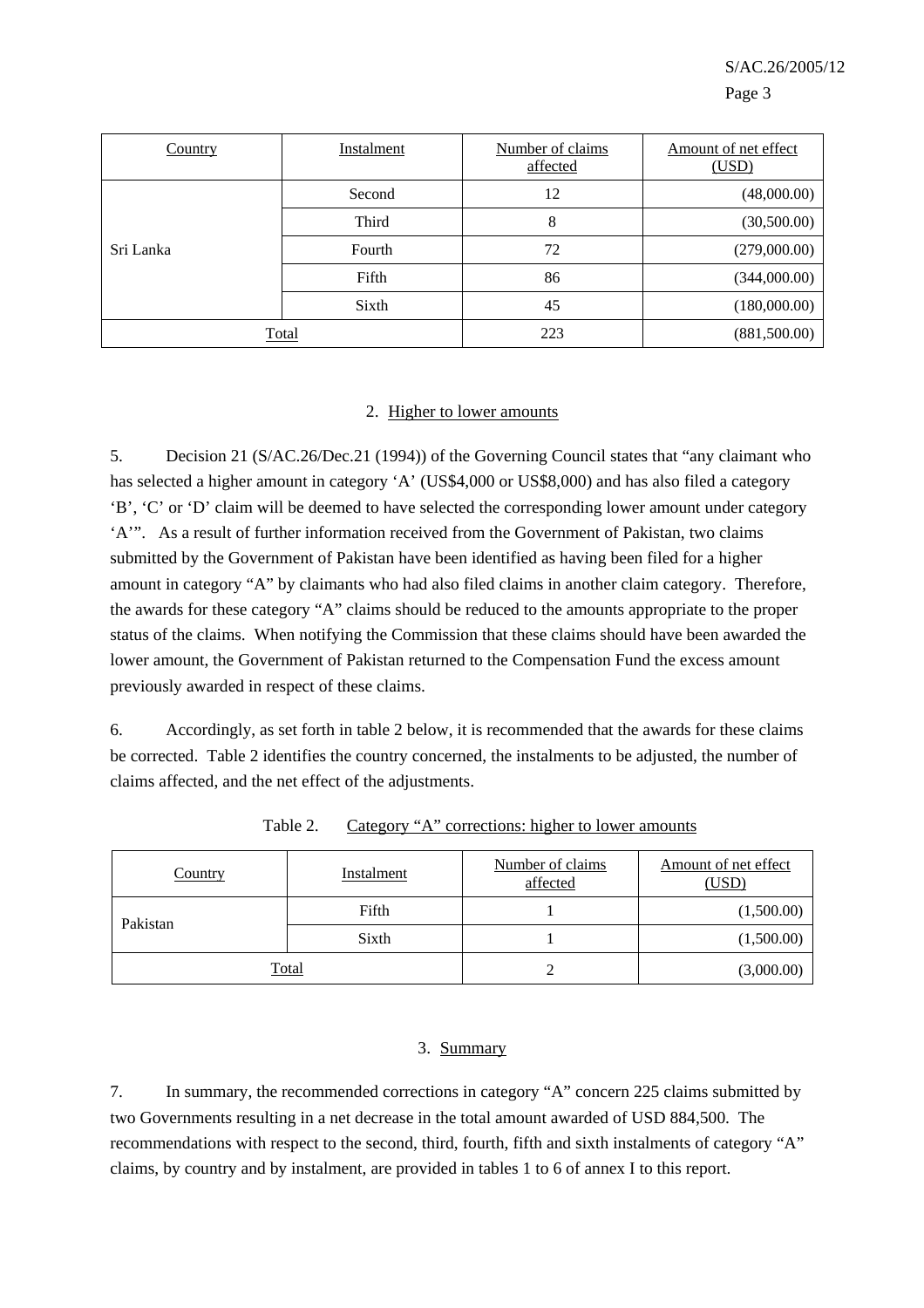#### B. Category "C" corrections

8. Recommendations for corrections to category "C" claims concern regular category "C" claims, the late-filed category "A" and category "C" claims and the category "C" Palestinian "late claims". They arise from confirmed duplicate claims, discrepancies between the electronic and paper claim formats, reinstatement of claims previously identified as duplicates and an error that occurred during the data entry of a currency code.

#### 1. Duplicate claims

9. The Commission received information from the Government of Kuwait that a claim, which it had submitted in category "C", was potentially duplicative of another claim awarded compensation in category "C". Following a review of these claims, the secretariat confirms that the "C4-MV" component of the claim is, in fact, a duplicate and that the claimant should not have been awarded compensation in the amount of USD 27,681.66 for that loss. When notifying the Commission of this duplicate claim, the Government of Kuwait returned to the Compensation Fund the full amount of the award issued for the "C4-MV" component of the claim.

10. Accordingly, as set forth in table 3 below, it is recommended that the award be corrected. Table 3 identifies the country concerned, the instalment to be adjusted, the number of claims affected, and the net effect of the adjustment.

| Country      | Instalment | Number of claims affected | Amount of net effect<br><u>USD</u> |
|--------------|------------|---------------------------|------------------------------------|
| Kuwait       | Seventh    |                           | (27,681.66)                        |
| <b>Total</b> |            |                           | (27,681.66)                        |

Table 3. Category "C" correction: duplicate claims

#### 2. Discrepancies between the electronic and paper claim formats

11. The secretariat continued to review requests for corrections submitted by Governments within the final deadline of 31 December 2002 that was set by the Governing Council for category "C" claims in the regular claims programme. For these claims, the electronic information in the database was compared to the paper claim forms submitted by the claimants. This comparison and review determined that for 66 claims submitted by the Government of Egypt data had been entered into the database incorrectly.

12. As a result of the data entry errors, of the 66 claims referred to above, 44 had been erroneously identified as duplicate claims and one claim, for which the award had been nil, should have been identified as a duplicate. With respect to the remaining 21 claims, incorrect recommendations were made but their status remains unchanged. It is therefore recommended that these 66 claims be corrected as set forth below. It should be noted that, in most cases, several corrections are recommended for a single claim.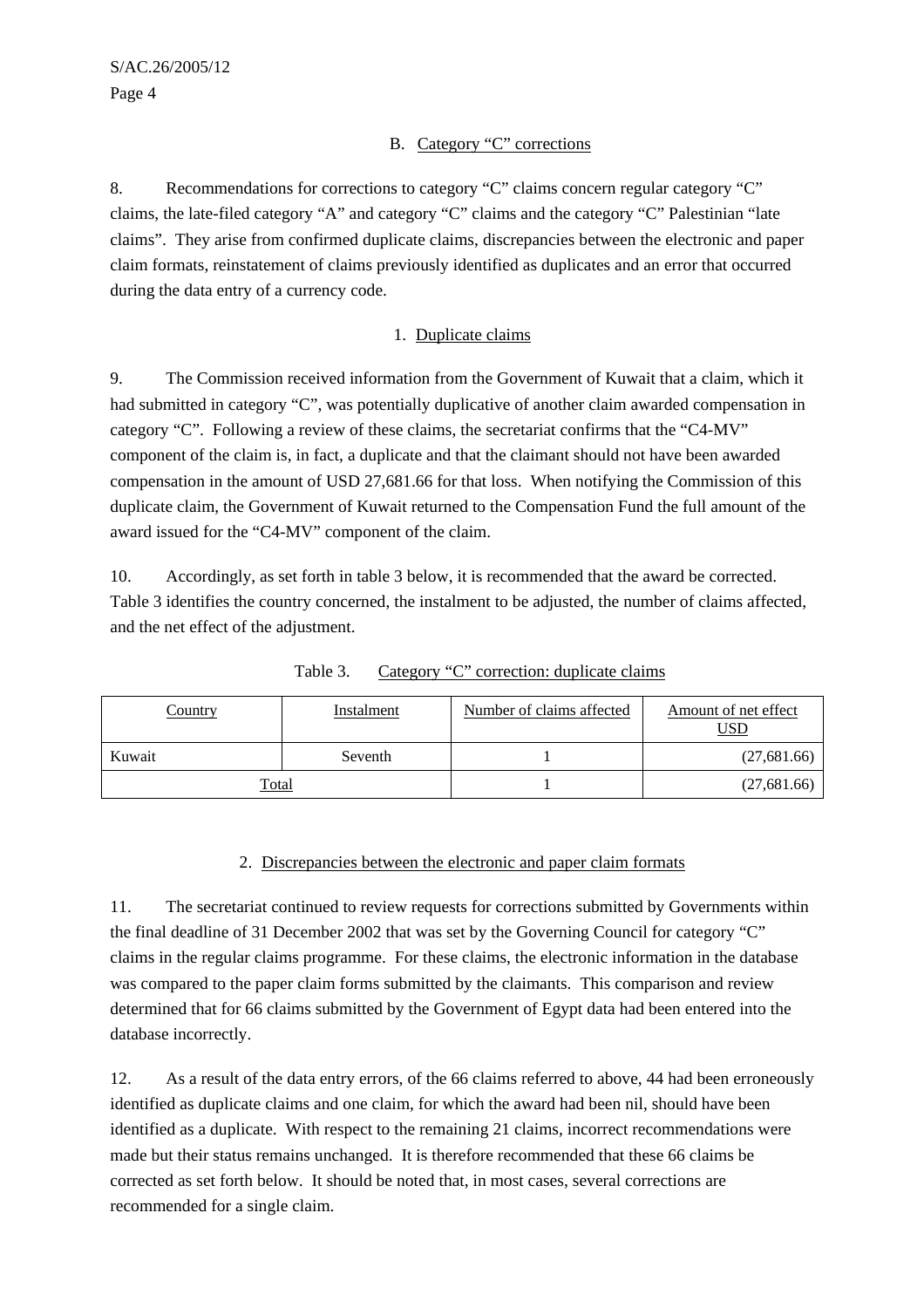13. Of the total number of claims recommended for correction, it is recommended that 44 claims be reinstated, and that one claim be confirmed as a duplicate.

14. Five corrections relate to awards of compensation for departure losses ("C1-Money"). In all cases, the "C1-Money" losses that had been claimed in the paper claim files had not been entered in their corresponding electronic claims.

15. Six further corrections relate to awards of compensation for mental pain and anguish resulting from forced hiding ("C1-MPA"). In all cases, the number of forced hiding days that had been claimed in the paper claim files had been incorrectly entered in their corresponding electronic claims.

16. Thirteen further corrections relate to awards of compensation for personal property losses ("C4-CPHO"). In all 13 cases, the "C4" losses that had been claimed in the paper claim files had not been entered in their corresponding electronic claims.

17. Two further corrections relate to awards of compensation for motor vehicle losses ("C4- MV"). In both cases, the "C4-MV" losses that had been claimed in the paper claim files had not been entered in their corresponding electronic claims.

18. Twenty-three further corrections relate to awards of compensation for loss of income ("C6- Salary"). In all cases, the prior monthly salary data either had not been entered in the database or had been entered incorrectly.

19. Two further corrections relate to awards of compensation for individual business losses ("C8- Business"). In both cases, the losses claimed in the paper claim files had not been entered in the corresponding electronic claims.

20. In all of the above cases, the errors affected the outcome for the respective claimants and it is, therefore, recommended that the errors be corrected.

21. Summaries of the category "C" Panel's approved methodologies relevant to losses for which a correction is recommended are found in the "Report and recommendations of the Panel of Commissioners concerning the seventh instalment of individual claims for damages up to US\$100,000 (category 'C' claims)" (S/AC.26/1999/11), as follows: (a) paragraphs 84 to 93 for "C1-Money" losses; (b) paragraphs 105 to 110 for "C1-MPA" losses; (c) paragraphs 178 to 199 for "C4-CPHO" personal property losses; (d) paragraphs 200 to 221 for "C4-MV" losses; (e) paragraphs 249 to 282 for "C6- Salary" losses; and (f) paragraphs 327 to 368 for "C8-Business" losses.

22. Accordingly, as set forth in table 4 below, it is recommended that 66 claims be corrected. Table 4 identifies the country concerned, the instalments to be adjusted, the number of claims affected, and the net effect of the adjustments.

Table 4. Category "C" corrections: discrepancies between electronic and paper claim formats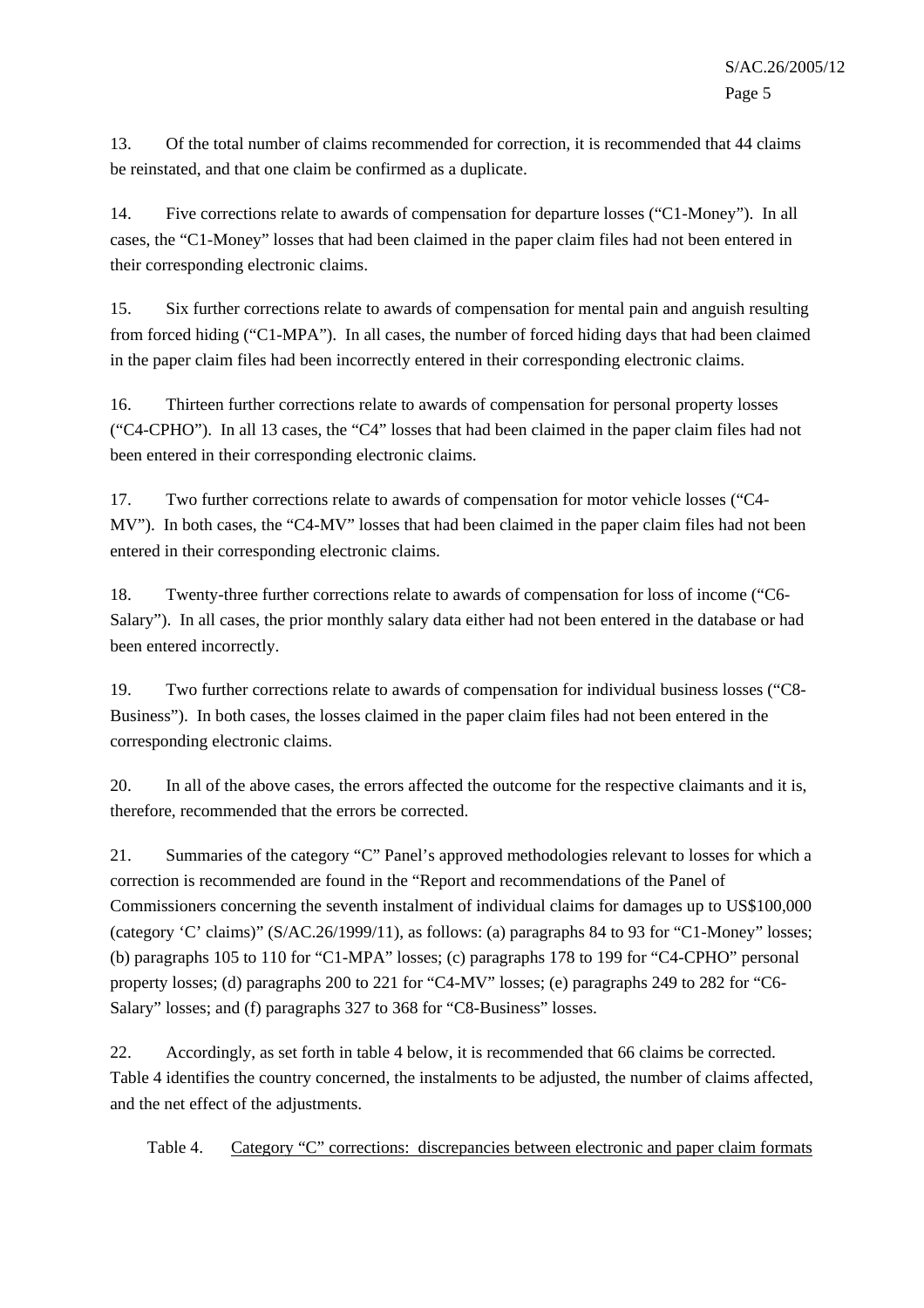S/AC.26/2005/12

Page 6

| <b>Country</b> | Instalment | Number of claims<br>affected | Amount of net effect<br>(USD) |
|----------------|------------|------------------------------|-------------------------------|
|                | Fourth     |                              | 53,342.85                     |
| Egypt          | Sixth      | 57                           | 226,316.05                    |
|                | Seventh    | 8                            | 35,673.71                     |
| <b>Total</b>   |            | 66                           | 315,332.61                    |

#### 3. Error in the data entry of a currency code

23. During the processing of category "C" Palestinian late claims, the secretariat discovered that, during the data entry of particular loss items, an erroneous currency code had been entered into the Commission's database (the code "KES" (Kenyan shilling) had been entered instead of the correct code "KWD" (Kuwaiti dinar)). A search was conducted in the Commission's database to determine whether other claims had been affected by a similar data entry error. It was determined that, as a result of the data entry errors, incorrect recommendations were made in respect of two late claims submitted by Palestine and one late claim submitted by Sri Lanka.

24. Accordingly, as set forth in table 5 below, it is recommended that the awards for three claims be corrected. Table 5 identifies the submitting entities concerned, the instalments to be adjusted, the number of claims affected, and the net effect of the adjustments.

| Country or submitting<br>entity | Instalment                                         | Number of claims<br>affected | Amount of net effect<br>(USD) |
|---------------------------------|----------------------------------------------------|------------------------------|-------------------------------|
| Sri Lanka                       | Late-filed category "A"<br>and category "C" claims |                              | 392.14                        |
| Palestine                       | Third Palestinian late<br>claims                   |                              | 1,418.12                      |
|                                 | Fourth Palestinian late<br>claims                  |                              | 3,588.02                      |
|                                 | Total                                              | 3                            | 5,398.28                      |

Table 5. Category "C" corrections arising from a data entry error

#### 4. Summary

25. In summary, the recommended corrections related to award amounts in category "C" concern 70 claims submitted by four submitting entities resulting in a net increase of the total amount awarded of USD 293,049.23. Of these, the total amount awarded for 69 claims was increased by USD 320,730.89 and the total amount awarded for one claim was decreased by USD 27,681.66. The recommendations with respect to the fourth, sixth and seventh instalments of regular category "C" claims, the late-filed category "A" and category "C" claims, and the third and fourth instalments of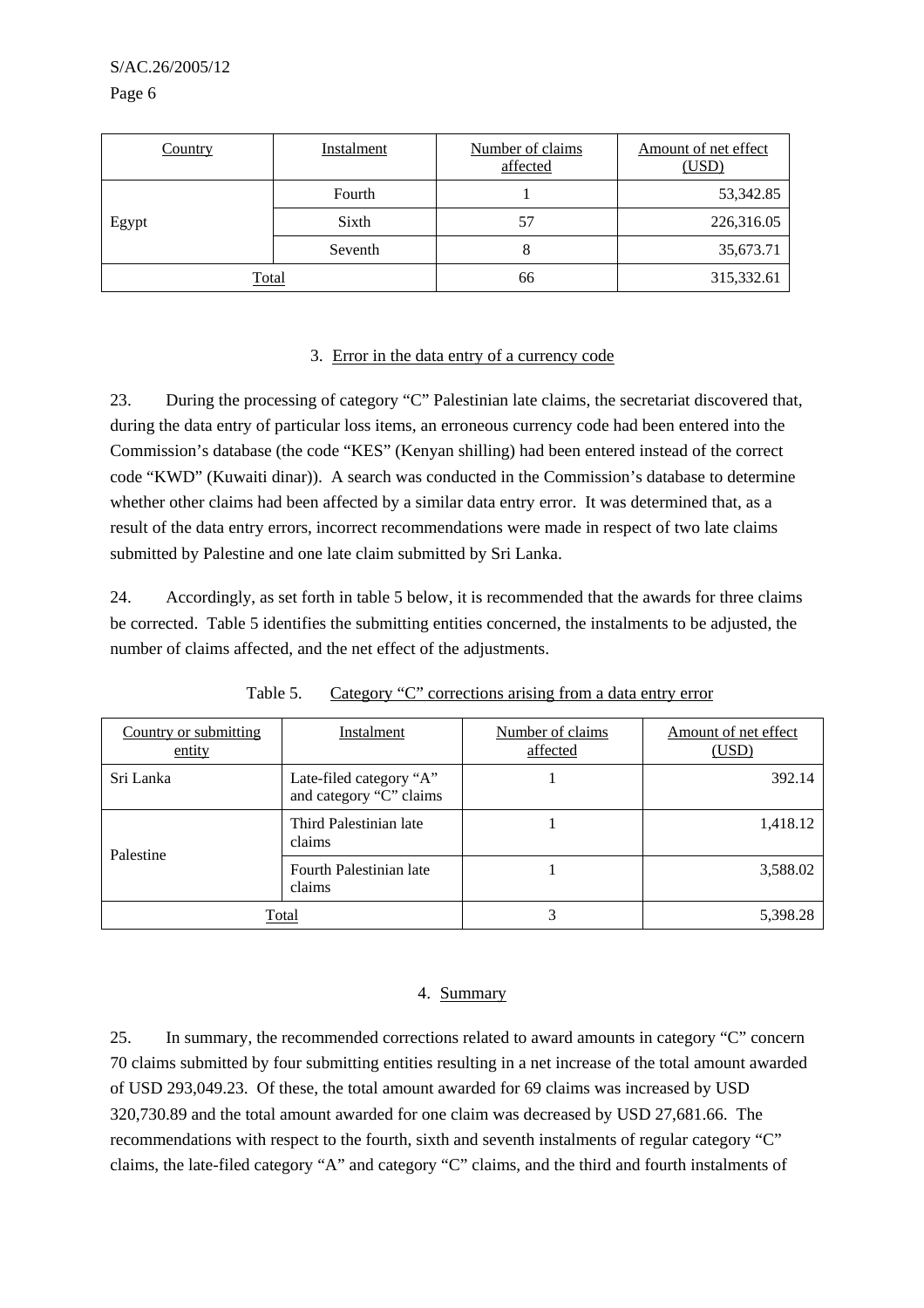category "C" Palestinian late claims, by country or submitting entity and by instalment, are provided in tables 1 to 7 of annex II to this report.

## C. Category "D" corrections

26. The claims in this section for which corrections have been recommended have been broken down according to the claimant Governments that put forward the article 41 request for correction.

#### 1. France

27. Following an inquiry from the Government of France, the secretariat reviewed a claim that was included in the "Report and recommendations made by the 'D2' Panel of Commissioners concerning part two of the eighth instalment of individual claims for damages above USD 100,000 (category 'D' claims)" (S/AC.26/2001/25) ("part two of the eighth instalment report"), which recommendations were approved by the Governing Council in decision 141 (S/AC.26/Dec.141 (2001)).

28. As a result of its review, the secretariat noted that a clerical error was made in the processing of the claim that warrants correction under article 41 of the Rules. Specifically, the secretariat, in valuing the claimant's D6 (loss of income) claim, incorrectly treated it as a duplicate of the claimant's C6 (salary loss) claim, resulting in an erroneous reduction of the amount of compensation awarded to the claimant. The secretariat's review of the documents provided in support of this claim indicated that the claimant's D6 claim was complementary to, and not a duplicate of, his C6 claim, and therefore the deduction initially performed by the secretariat was incorrect.

29. As a result of this clerical error, the Panel had recommended no compensation for the claimant's D6 losses. The secretariat reviewed the file and concluded that the correct amount of compensation recommended for the D6 losses should have been USD 13,022.85.

#### 2. Jordan

30. Following an inquiry from the Government of Jordan, the secretariat reviewed a claim that was included in part two of the eighth instalment report.

31. As a result of its review, the secretariat noted that a clerical error was made in the processing of the claim that warrants correction under article 41 of the Rules. Specifically, the secretariat failed to present to the Panel the particular facts of the claim, as evidenced by the documents in the claim file. The secretariat's review of the documents provided in support of this claim indicated that the claimant's D6 (loss of income) claim was a duplicate of his C6 (salary loss) claim, and that a deduction of the claim amount awarded to the claimant for his C6 claim should have been performed by the secretariat when reviewing the D6 claim. Due to a clerical error, this deduction was never made.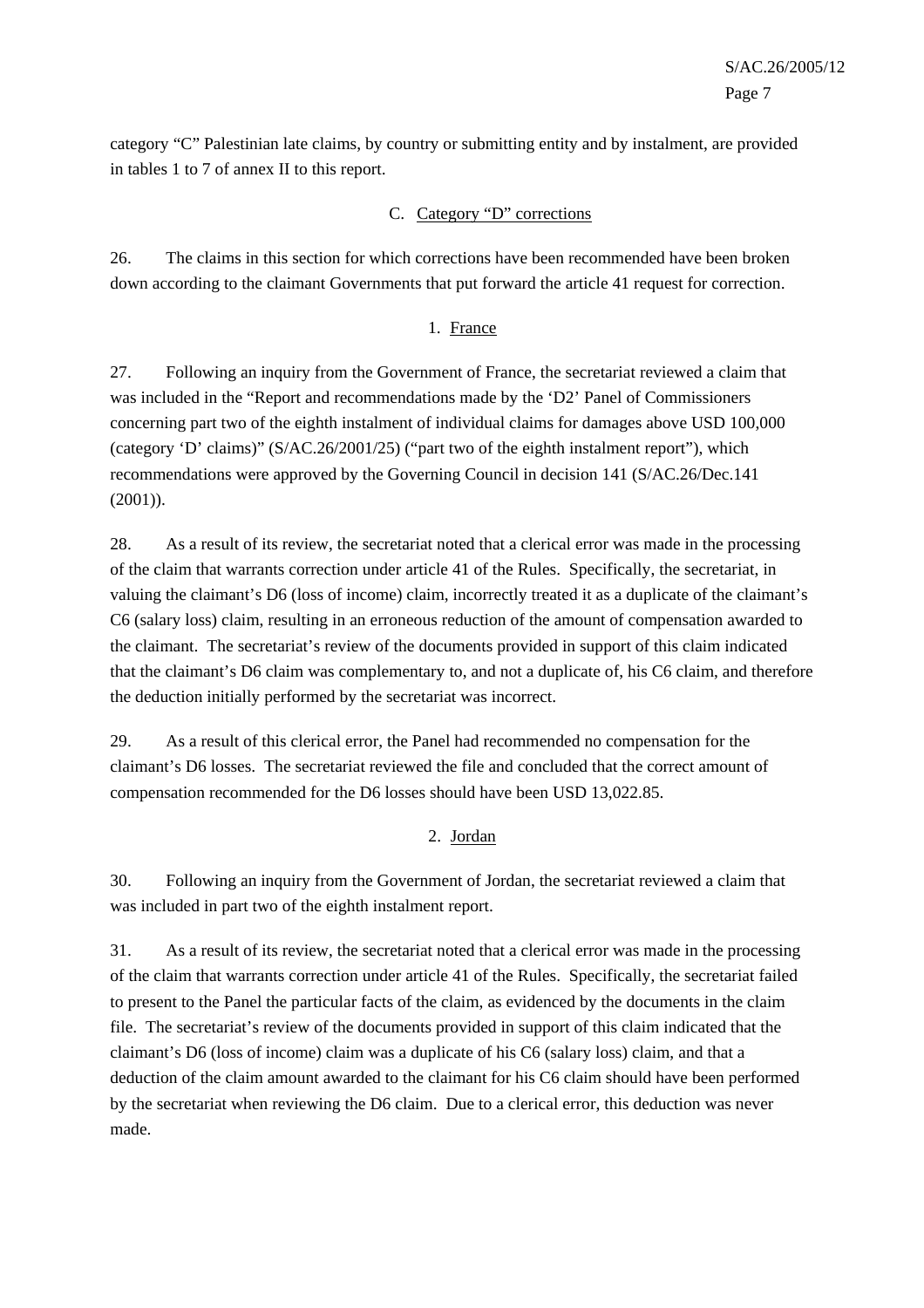Page 8

32. As a result of this clerical error, the Panel had recommended USD 39,578.00 for the claimant's D6 losses. The secretariat reviewed the file and concluded that the correct amount of compensation recommended for the D6 losses should have been USD 14,266.58.

33. Following another inquiry from the Government of Jordan, the secretariat reviewed a claim that was included in the "Report and recommendations made by the 'D2' Panel of Commissioners concerning part one of the eighteenth instalment of individual claims for damages above USD 100,000 (category 'D' claims)" (S/AC.26/2003/18), which recommendations were approved by the Governing Council in decision 199 (S/AC.26/Dec.199 (2003)).

34. As a result of its review, the secretariat noted that a clerical error was made in the processing of the claim that warrants correction under article 41 of the Rules. Specifically, at the time of the initial review, the Panel had recommended compensation in the amount of USD 7,785.47 for the real property component of the claimant's claim for D8/D9 (individual business) losses. However, subsequent to the Panel's initial finding, the claim was transferred from the sixteenth instalment of category "D" claims to part one of the eighteenth instalment. During the process of being transferred, the secretariat entered an incorrect amount in the database resulting in a nil award for this component of the D8/D9 claim.

35. As a result of this clerical error, the Panel had recommended compensation in the amount of USD 164,541.12 for the claimant's D8/D9 losses. The secretariat reviewed the file and concluded that the correct amount of compensation recommended for the D8/D9 losses should have been USD 172,326.59.

#### 3. Kuwait

36. Following an inquiry from the Government of Kuwait, the secretariat reviewed a claim that was included in the "Report and recommendations made by the 'D2' Panel of Commissioners concerning the tenth instalment of individual claims for damages above USD 100,000 (category 'D' claims)" (S/AC.26/2002/1), which recommendations were approved by the Governing Council in decision 146 (S/AC.26/Dec.146 (2002)).

37. As a result of its review, the secretariat noted that a clerical error was made in the processing of the claim that warrants correction under article 41 of the Rules. Specifically, the secretariat, in valuing the tangible property component of the claimant's claim for D8/D9 (individual business) losses, entered an incorrect amount in the valuation worksheet for the claim.

38. As a result of this clerical error, the Panel had recommended USD 46,910.00 for the claimant's D8/D9 losses. The secretariat reviewed the file and concluded that the evidence provided by the claimant in support of this claim item indicated that the correct value of the claimant's losses was USD 46,930.76. Accordingly, the claimant should have been awarded compensation in this amount.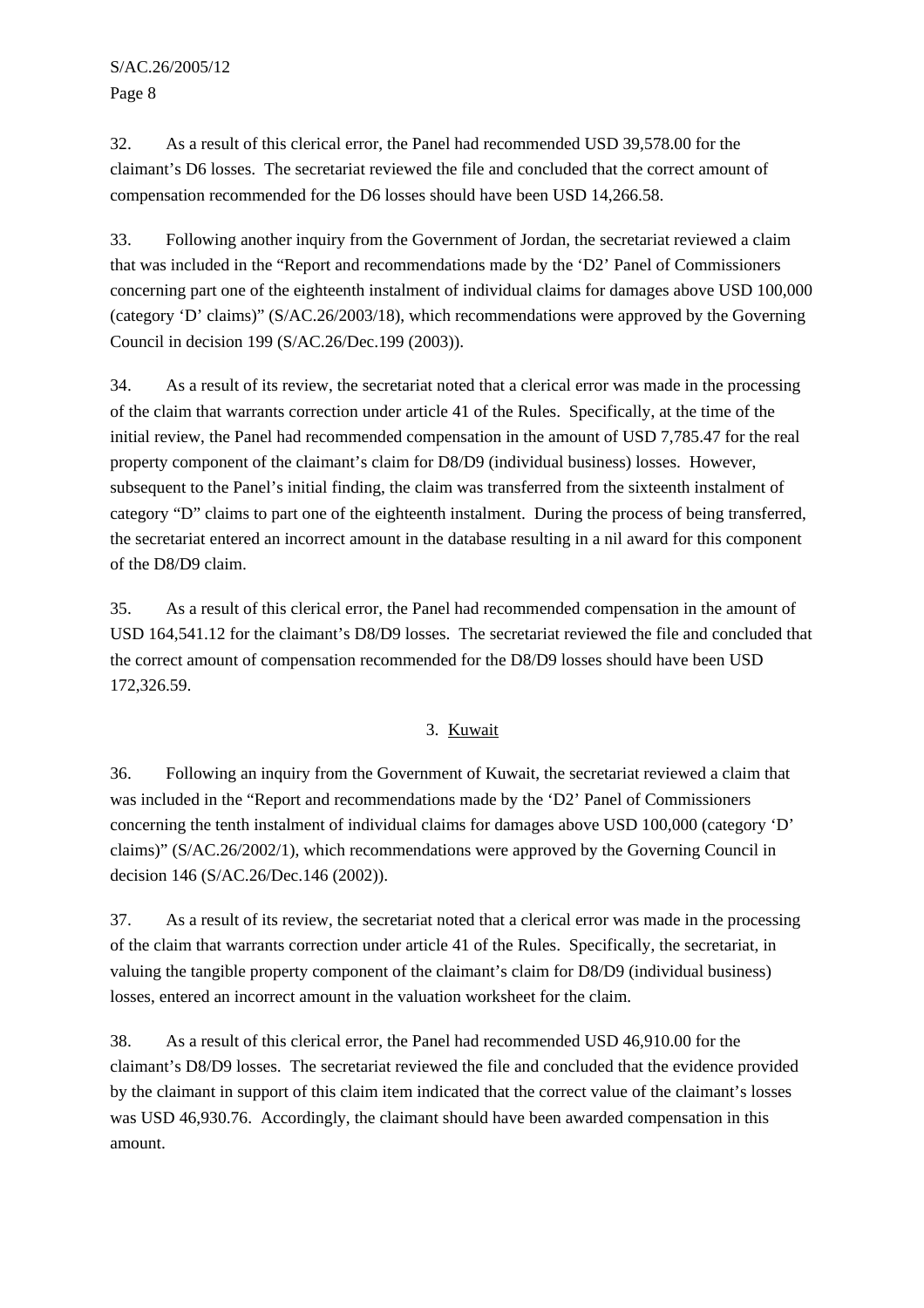39. Following another inquiry from the Government of Kuwait and as a result of information provided by the secretariat, the "D1" Panel of Commissioners reviewed a claim that was included in the "Report and recommendations made by the 'D1' Panel of Commissioners concerning the eleventh instalment of individual claims for damages above USD 100,000 (category 'D' claims)" (S/AC.26/2002/2), which recommendations were approved by the Governing Council in decision 147 (S/AC.26/Dec.147 (2002)).

40. As a result of its review, the Panel concluded that a clerical error was made in the processing of the claim that warrants correction under article 41 of the Rules. Specifically, the secretariat, in valuing the claimant's claim for D4 (motor vehicle) losses, entered an incorrect amount in the valuation worksheet for the claim.

41. As a result of this clerical error, the Panel had recommended USD 3,561.00 for the claimant's D4 losses. The secretariat reviewed the file and concluded that the correct amount of compensation recommended for the D4 losses should have been USD 13,494.80.

42. Following a further inquiry from the Government of Kuwait, the "D1" Panel of Commissioners reviewed a claim that was included in the "Report and recommendations made by the 'D1' Panel of Commissioners concerning the thirteenth instalment of individual claims for damages above USD 100,000 (category 'D' claims)" (S/AC.26/2002/20), which recommendations were approved by the Governing Council in decision 165 (S/AC.26/Dec.165 (2002)).

43. The claim was filed by a claimant who allegedly sustained losses in respect of four real properties that he jointly owned with his business partner. The claimant and his partner filed separate identical D7 (real property) claims in terms of losses sustained and amounts claimed. The D7 claims were for estimated repairs as well as anticipated rental income from commercial property units that were under construction at the time of Iraq's invasion and occupation of Kuwait. Both claimants acknowledged their respective 50 per cent interests in the four properties and each claimant claimed only for his 50 per cent share of the asserted losses. They submitted similar documents in support of their alleged losses. The claim filed by the claimant's partner was reviewed by the Panel and included in the "Report and recommendations made by the 'D1' Panel of Commissioners concerning part two of the fourth instalment of individual claims for damages above USD 100,000 (category 'D' claims)" (S/AC.26/2000/11).

44. Upon its review of the request for correction, the secretariat concluded that technical errors may have been made in the processing of the claim and presented the request to the Panel for its consideration at its March 2005 meeting. The Panel concluded that clerical and computational errors were made in the processing of the thirteenth instalment claim that warrant correction under article 41 of the Rules. Specifically, the secretariat, when valuing the thirteenth instalment claim, had applied an incorrect depreciation rate to the evidence provided in support of the claim for one of the four properties and an incorrect assessment score to the evidence provided in support of two of the properties. In addition, the secretariat had failed to identify the previous decision of the Panel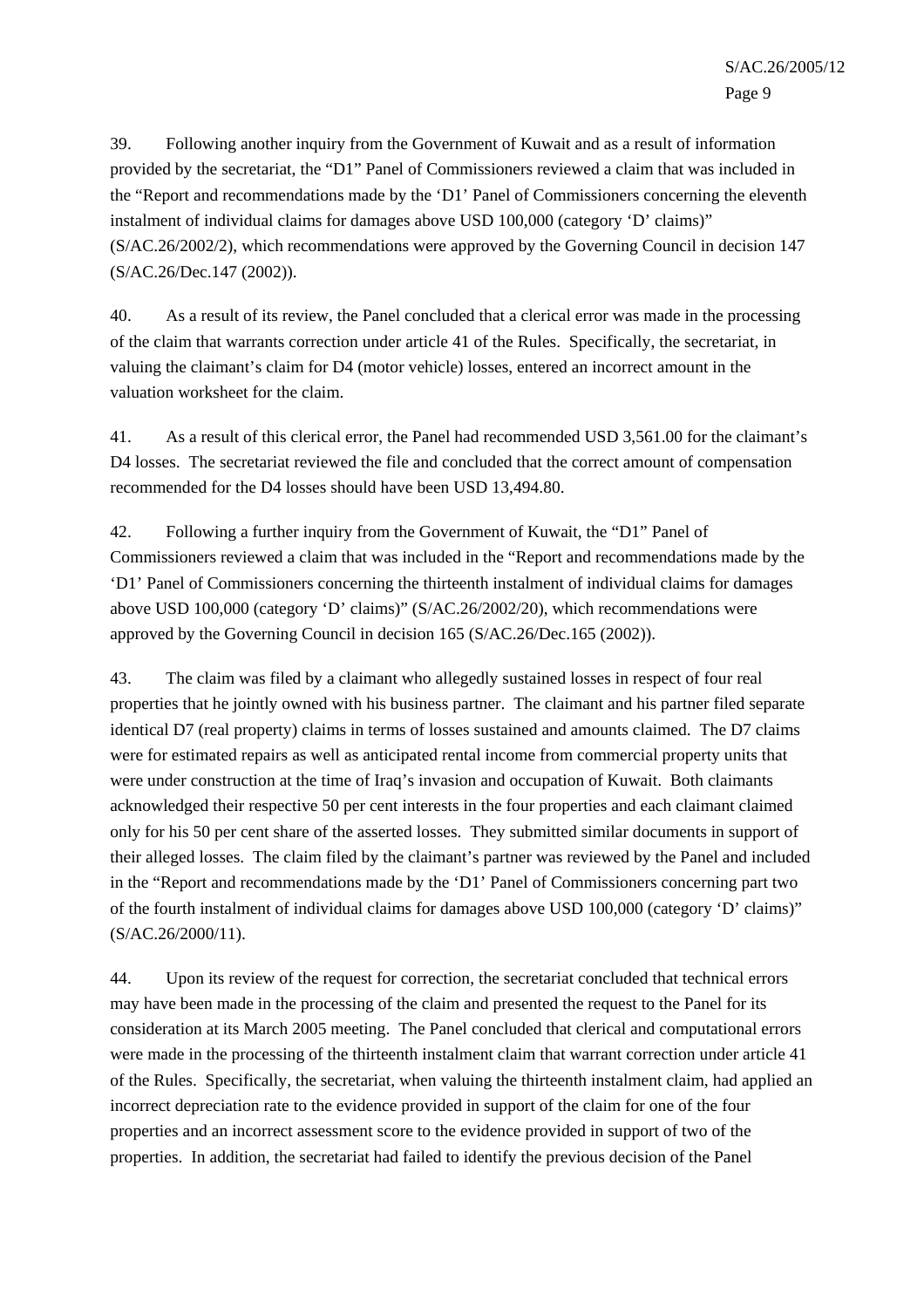concerning the identical claim for the four properties in the related D7 claim submitted by the claimant's partner in respect of which the correct methodology had been applied.

45. As a result of these clerical and computational errors, in its initial review of the claim, the Panel had recommended compensation in the amount of USD 304,971.17 for the claimant's D7 losses. The Panel requested that the secretariat revalue the claim and concluded that, in the light of the above and in the light of the revised valuation, the correct amount of compensation recommended for the claimant's D7 claim for the four properties should have been USD 1,261,914.32.

46. Following a further inquiry from the Government of Kuwait, the secretariat reviewed a claim that was included in the "Report and recommendations made by the 'D2' Panel of Commissioners concerning part one of the sixteenth instalment of individual claims for damages above USD 100,000 (category 'D' claims)" (S/AC.26/2003/9), which recommendations were approved by the Governing Council in decision 188 (S/AC.26/Dec.188 (2003)).

47. As a result of its review, the secretariat noted that a clerical error was made in the processing of the claim that warrants correction under article 41 of the Rules. Specifically, the secretariat, in valuing the claimant's claim for D4 (personal property) losses, entered an incorrect amount in the valuation worksheet for the claim.

48. As a result of this clerical error, the Panel had recommended USD 111,800.14 for the claimant's D4 losses. The secretariat reviewed the file and concluded that the evidence provided by the claimant in support of this claim item indicated that the correct value of the claimant's losses was USD 112,241.62. Accordingly, the claimant should have been awarded compensation in this amount.

49. Following a further inquiry from the Government of Kuwait and as a result of information provided by the secretariat, the "D1" Panel of Commissioners reviewed a claim that was included in the "Report and recommendations made by the 'D1' Panel of Commissioners concerning part one of the seventeenth instalment of individual claims for damages above USD 100,000 (category 'D' claims)" (S/AC.26/2003/17), which recommendations were approved by the Governing Council in decision 198 (S/AC.26/Dec.198 (2003)).

50. As a result of its review, the Panel concluded that a clerical error was made in the processing of the claim that warrants correction under article 41 of the Rules. Specifically, the secretariat had failed to bring to the attention of the Panel the relevant documents that showed the claimant's ownership of the property that was the subject of her claim for D7 (real property) losses. On the basis of the evidence provided by the claimant, the loss is compensable under the category "D" methodology for D7 losses.

51. As a result of this clerical error, the Panel had recommended a nil award for the claimant's D7 losses. The Panel reviewed the file and concluded that the correct amount of compensation recommended for the D7 losses should have been USD 46,388.41.

4. Summary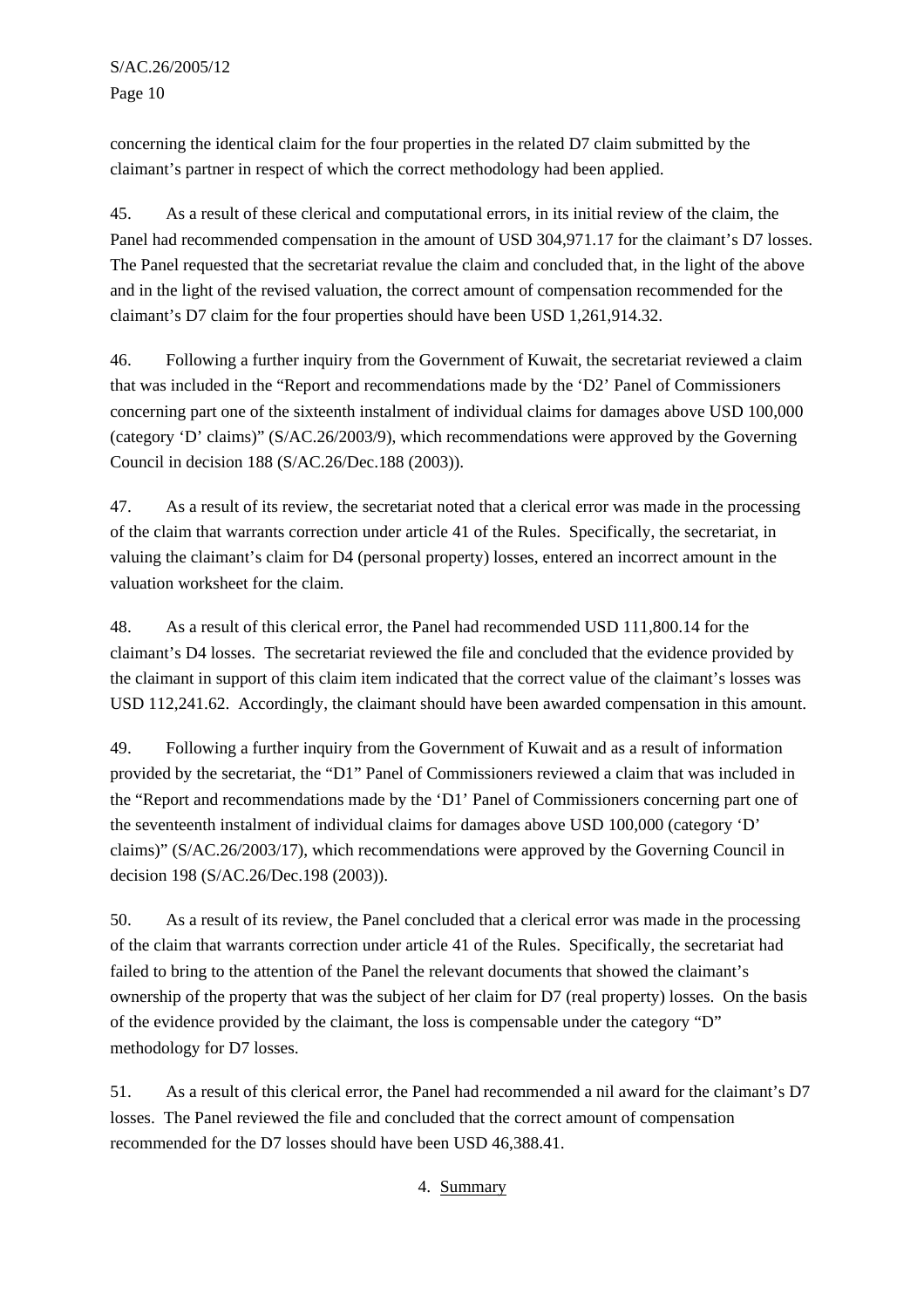52. Accordingly, as set forth in table 6 below, it is recommended that the awards for these claims be corrected. Table 6 identifies the countries concerned, the instalments to be adjusted, the number of claims affected, and the net effect of the adjustments.

| Country | Instalment            | Number of claims<br>affected | Amount of net effect<br>(USD) |
|---------|-----------------------|------------------------------|-------------------------------|
| France  | Eighth, part two      |                              | 13,022.85                     |
| Jordan  | Eighth, part two      | -1                           | (25,311.42)                   |
|         | Eighteenth, part one  |                              | 7,785.47                      |
|         | Tenth                 | -1                           | 20.76                         |
| Kuwait  | Eleventh              |                              | 9,933.80                      |
|         | Thirteenth            | -1                           | 956,943.15                    |
|         | Sixteenth, part one   |                              | 441.48                        |
|         | Seventeenth, part one | -1                           | 46,388.41                     |
|         | Total                 | 8                            | 1,009,224.50                  |

Table 6. Category "D" corrections

53. In summary, the recommended corrections in category "D" concern eight claims submitted by three Governments resulting in a net increase of the total amount awarded of USD 1,009,224.50. Of these, the total amount awarded for seven claims was increased by USD 1,034,535.92 and the total amount awarded to one claim was decreased by USD 25,311.42. The recommendations with respect to part two of the eighth, the tenth, the eleventh, the thirteenth, part one of the sixteenth, part one of seventeenth and part one of the eighteenth instalments of "D" claims, by country and by instalment, are provided in tables 1 to 8 of annex III to this report.

#### II. REQUESTS BY CLAIMANTS FOR ARTICLE 41 CORRECTIONS

54. During the period under review, the secretariat continued its review of requests from Governments and international organizations for corrections to claims in categories "D" "E" and "F", submitted under article 41 of the Rules. The requests and the Executive Secretary's conclusions with respect to those requests are outlined below.

#### A. Category "D" claims

55. During the period under review, the secretariat reviewed a total of 290 requests from 11 Governments for corrections to claims in category "D". The requests and their submitting entities are set forth in table 1 of annex IV to this report. Having carefully reviewed all aspects of the requests, the Executive Secretary has concluded that no correction of the relevant Governing Council decisions is necessary and that no action pursuant to article 41 of the Rules is warranted with regard to the claims in question.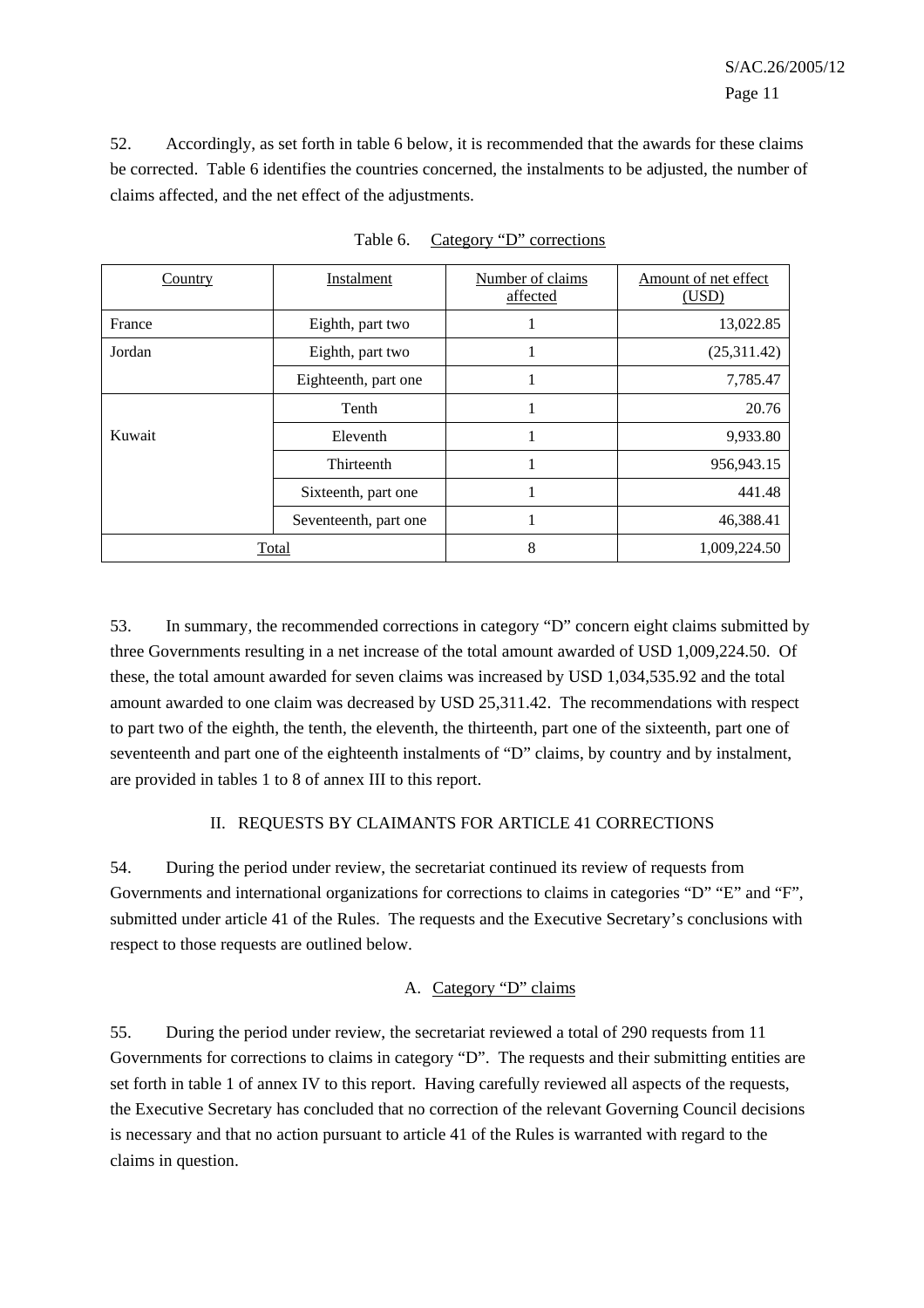#### B. Category "E" claims

56. During the period under review, the secretariat reviewed a total of 226 requests from three Governments for corrections to claims in category "E". The requests and the submitting entities are set forth in table 2 of annex IV to this report. Having carefully reviewed all aspects of the requests, the Executive Secretary has concluded that no correction of the relevant Governing Council decisions is necessary and that no action pursuant to article 41 of the Rules is warranted with regard to the claims in question.

#### C. Category "F" claims

57. During the period under review, the secretariat reviewed one request from one Government for corrections to two claims in category "F". The request and the submitting entity are set forth in table 3 of annex IV to this report. Having carefully reviewed all aspects of the request, the Executive Secretary has concluded that no correction of the relevant Governing Council decisions is necessary and that no action pursuant to article 41 of the Rules is warranted with regard to the claims in question.

#### D. Pending requests for correction

58. In addition, during the period under review, the secretariat received two requests for article 41 corrections with respect to claims in category "D" from the Government of Sudan and UNDP New York. The secretariat's review of the specific claims in question remains ongoing. Details concerning these requests, and the Executive Secretary's recommendations to the Governing Council with respect thereto will be contained in upcoming article 41 reports to the Governing Council.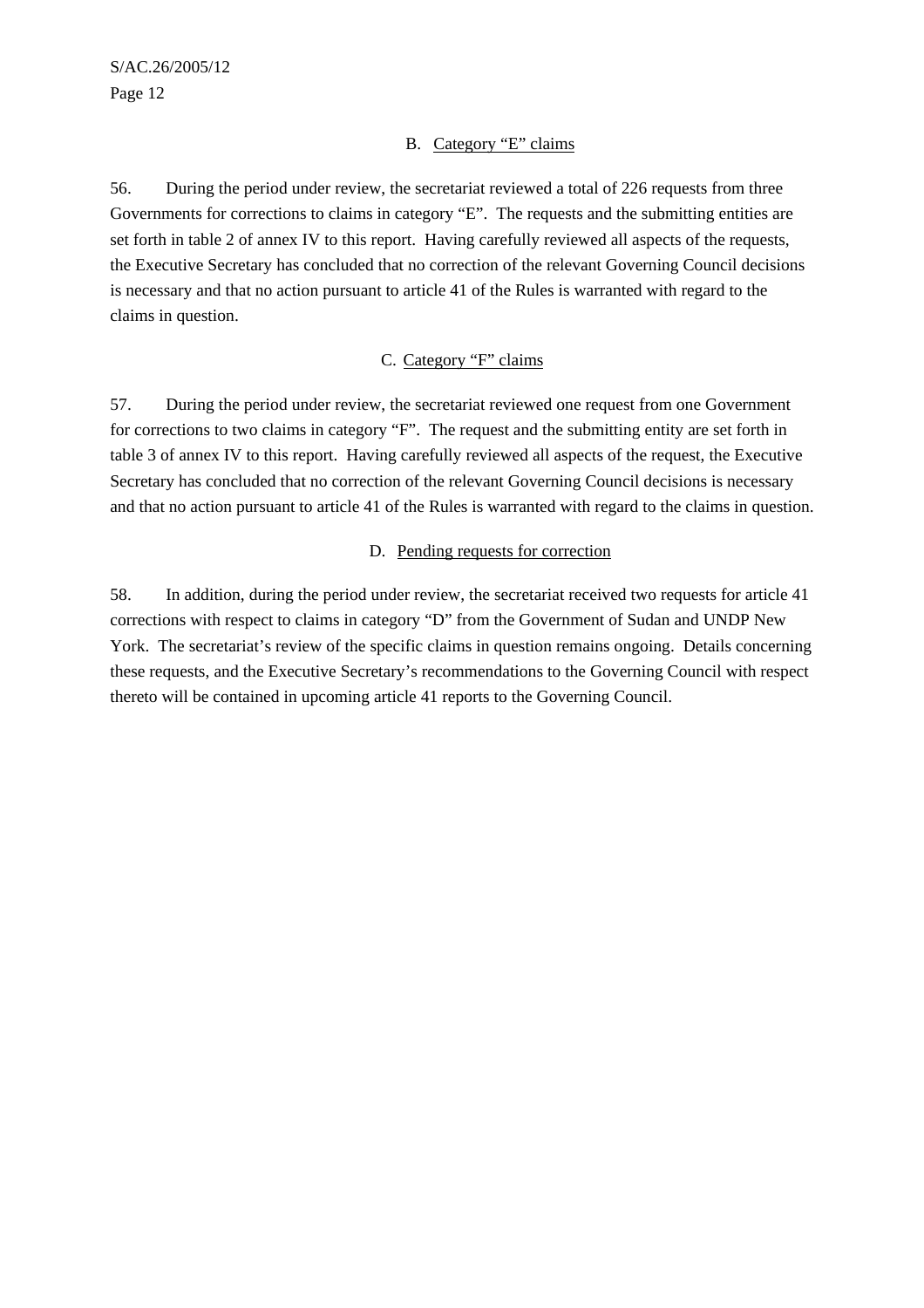#### Annex I

#### RECOMMENDED CORRECTIONS CONCERNING CATEGORY "A" CLAIMS

1. Based on the recommended corrections reported in paragraphs 2 to 7 of this report, supra, the category "A" claims aggregate corrected awards by instalment, per country, are as follows:

| <b>Country</b> | Previous total award | Corrected total award | Amount of net effect |
|----------------|----------------------|-----------------------|----------------------|
|                | USD).                | USD)                  | USD)                 |
| Sri Lanka      | 77,198,500.00        | 77,150,500.00         | (48,000.00)          |

Table 1. Second instalment category "A" claims corrections

Table 2. Third instalment category "A" claims corrections

| <u>Country</u> | Previous total award<br>(USD | Corrected total award<br>,USD <sup>)</sup> | Amount of net effect<br>USD) |
|----------------|------------------------------|--------------------------------------------|------------------------------|
| Sri Lanka      | 52,358,500.00                | 52,328,000.00                              | (30,500.00)                  |

| Table 3. | Fourth instalment category "A" claims corrections |  |  |
|----------|---------------------------------------------------|--|--|
|          |                                                   |  |  |

| <u>Country</u> | Previous total award | Corrected total award | Amount of net effect |
|----------------|----------------------|-----------------------|----------------------|
|                | USD)                 | USD)                  | USD)                 |
| Sri Lanka      | 69,769,500.00        | 69.490.500.00         | (279,000.00)         |

Table 4. Fifth instalment category "A" claims corrections

| Country   | Previous total award<br>(USD) | Corrected total award<br>(USD) | Amount of net effect<br>(USD) |
|-----------|-------------------------------|--------------------------------|-------------------------------|
| Pakistan  | 23,062,500.00                 | 23,061,000.00                  | (1,500.00)                    |
| Sri Lanka | 69,710,500.00                 | 69,366,500.00                  | (344,000.00)                  |

Table 5. Sixth instalment category "A" claims corrections

| <b>Country</b> | Previous total award<br>(USD) | Corrected total award<br>(USD) | Amount of net effect<br>(USD) |
|----------------|-------------------------------|--------------------------------|-------------------------------|
| Pakistan       | 46,421,500.00                 | 46.420,000.00                  | (1,500.00)                    |
| Sri Lanka      | 35,579,000.00                 | 35,399,000.00                  | (180,000.00)                  |

2. Based on the above corrections, the revised category "A" claim total recommended awards by instalment are as follows: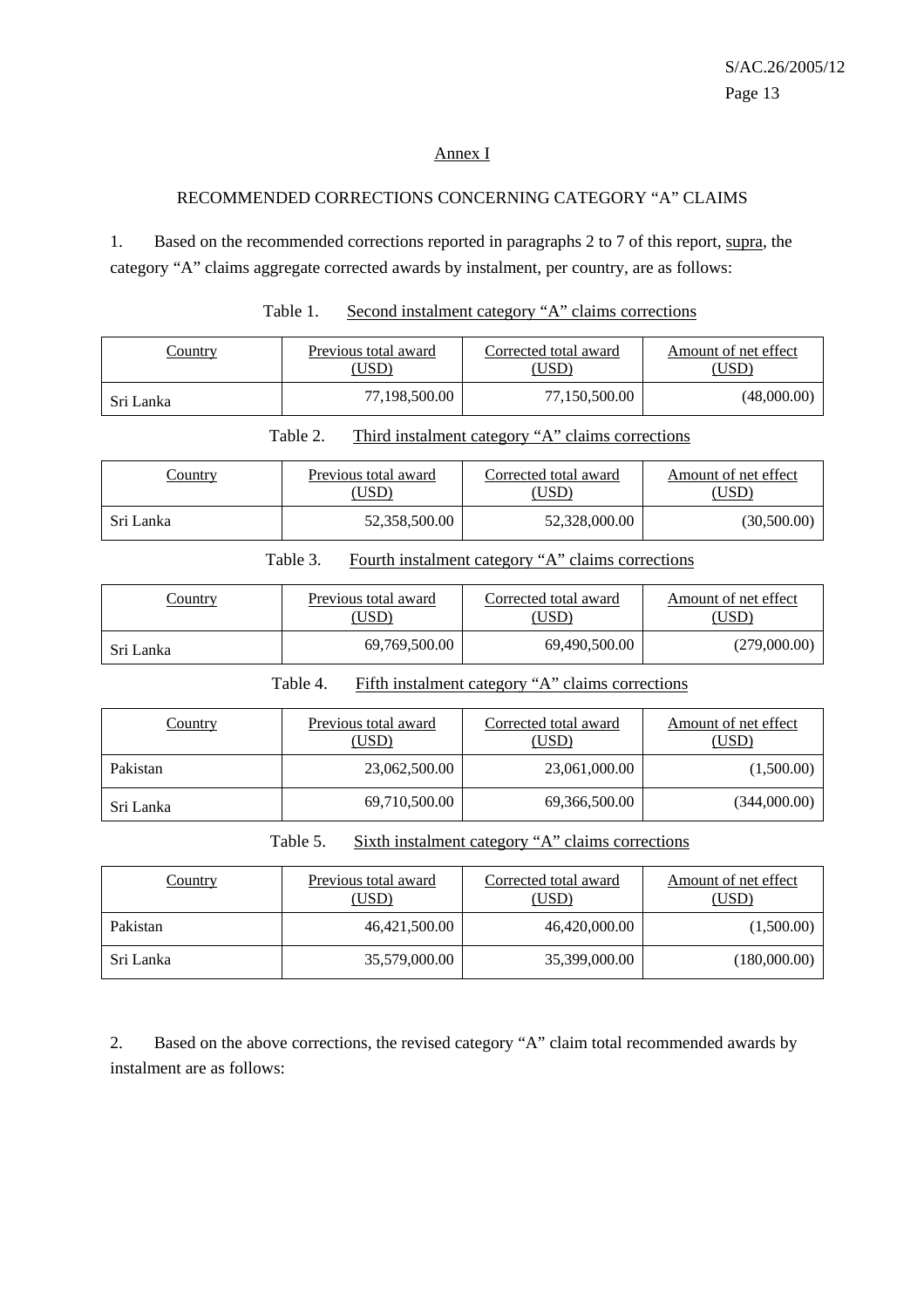Page 14

| Instalment | Previous total award<br>(USD) | Corrected total award<br>(USD) | Amount of net effect<br>(USD) |
|------------|-------------------------------|--------------------------------|-------------------------------|
| Second     | 642,028,500.00                | 641,980,500.00                 | (48,000.00)                   |
| Third      | 532,061,500.00                | 532,031,000.00                 | (30,500.00)                   |
| Fourth     | 732,708,500.00                | 732,429,500.00                 | (279,000.00)                  |
| Fifth      | 773,104,000.00                | 772,758,500.00                 | (345,500.00)                  |
| Sixth      | 316,929,000.00                | 316,747,500.00                 | (181,500.00)                  |

## Table 6. Recommended corrected total awards for category "A" claims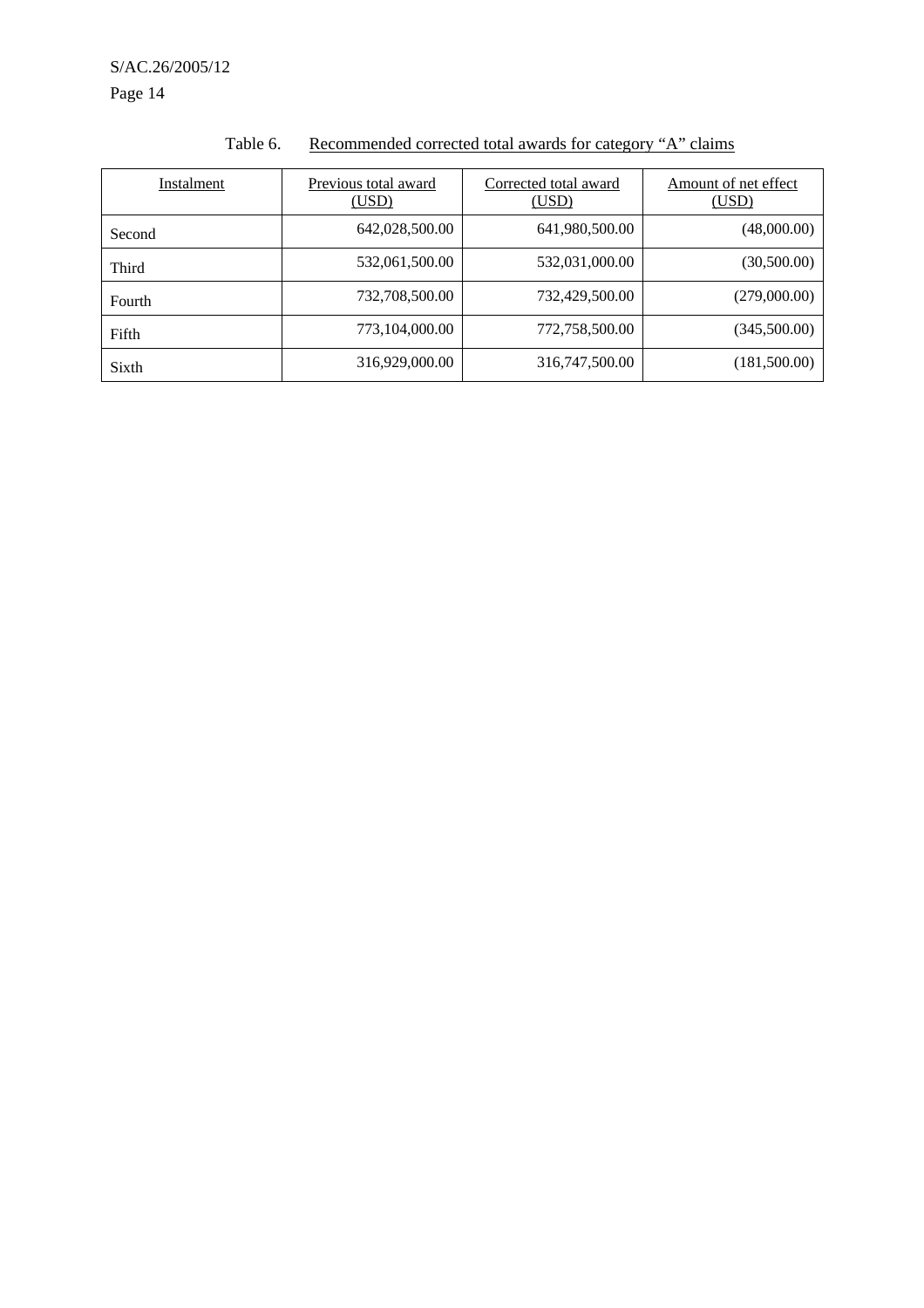#### Annex II

#### RECOMMENDED CORRECTIONS CONCERNING CATEGORY "C" CLAIMS

1. Based on the recommended corrections reported in paragraphs 8 to 25 of this report, supra, the aggregate corrected awards for category "C" claims by instalment, per country or submitting entity, are as follows:

| Table 1. | Fourth instalment category "C" claims corrections |  |  |
|----------|---------------------------------------------------|--|--|
|          |                                                   |  |  |

| <u>Country</u> | Previous total award | Corrected total award | Amount of net effect |
|----------------|----------------------|-----------------------|----------------------|
|                | USD)                 | USD <sup>)</sup>      | USD                  |
| Egypt          | 124,975,193.71       | 125,028,536.56        | 53.342.85            |

| Table 2. | Sixth instalment category "C" claims corrections |
|----------|--------------------------------------------------|
|          |                                                  |

| <u>Country</u> | Previous total award | Corrected total award | Amount of net effect |
|----------------|----------------------|-----------------------|----------------------|
|                | (USD)                | USD)                  | (USD)                |
| Egypt          | 99,768,068.30        | 99,994,384.35         | 226,316.05           |

#### Table 3. Seventh instalment category "C" claims corrections

| Country | Previous total award<br>(USD) | Corrected total award<br>(USD) | Amount of net effect<br>(USD) |
|---------|-------------------------------|--------------------------------|-------------------------------|
| Egypt   | 231,668,132.72                | 231,703,806.43                 | 35,673.71                     |
| Kuwait  | 789,216,458.99                | 789,188,777.33                 | (27,681.66)                   |

#### Table 4. Late-filed category "A" and category "C" claims instalment corrections

| Country   | Previous total award | Corrected total award | Amount of net effect |
|-----------|----------------------|-----------------------|----------------------|
|           | USD.                 | USD <sup>®</sup>      | USD`                 |
| Sri Lanka | 232,217.03           | 232,609.17            | 392.14               |

Table 5. Third instalment category "C" Palestinian late claims corrections

| Submitting entity | Previous total award | Corrected total award | Amount of net effect |
|-------------------|----------------------|-----------------------|----------------------|
|                   | USD <sup>)</sup>     | USD)                  | USD`                 |
| Palestine         | 28,967,507.74        | 28,968,925.86         | .418.12              |

#### Table 6. Fourth instalment category "C" Palestinian late claims corrections

| Submitting entity | Previous total award | Corrected total award | Amount of net effect |
|-------------------|----------------------|-----------------------|----------------------|
|                   | (USD)                | USD)                  | USD)                 |
| Palestine         | 70.091.413.17        | 70,095,001.19         | 3.588.02             |

2. Based on the above corrections, the revised category "C" claims total recommended awards by instalment are as follows: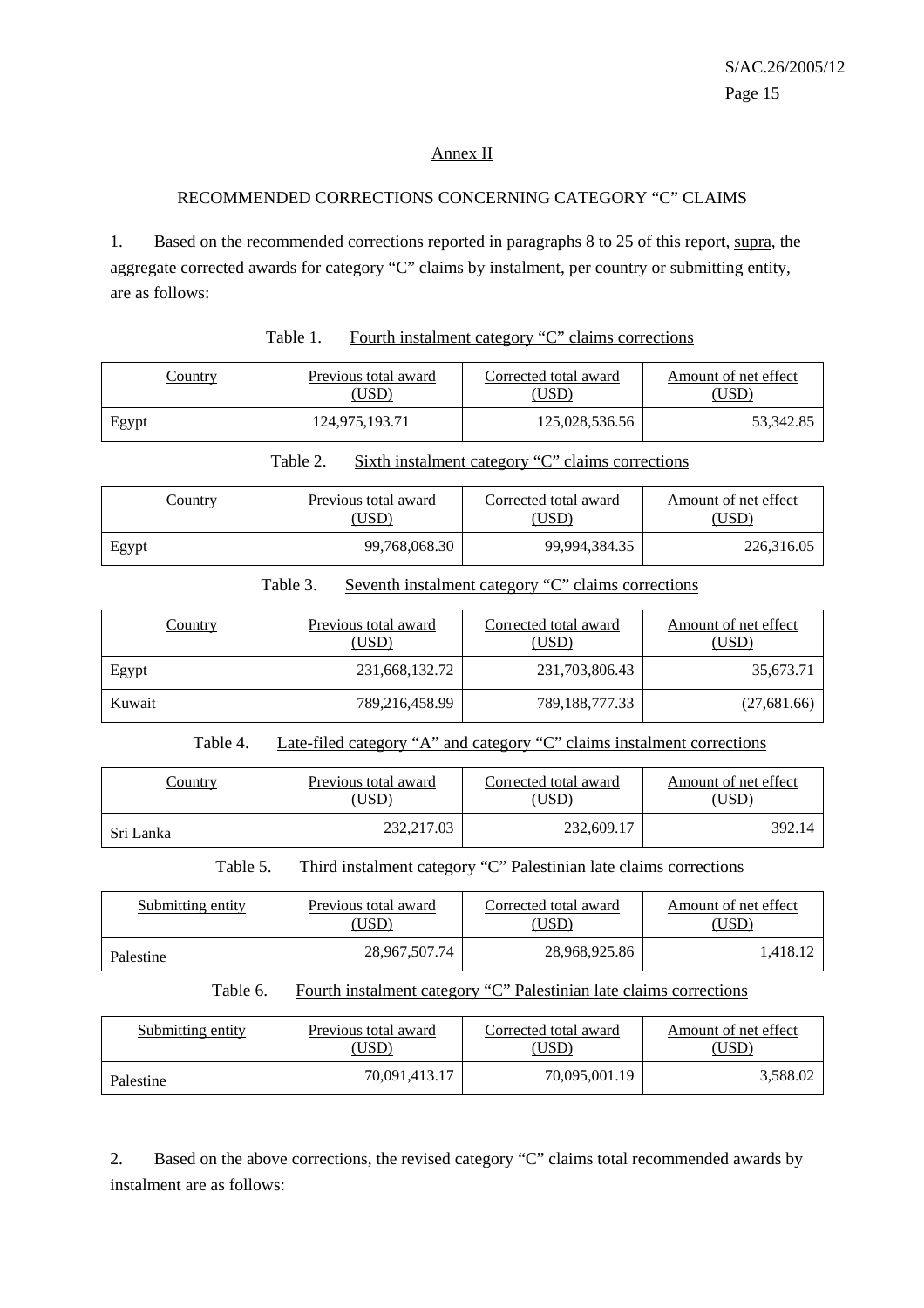Page 16

| Instalment                                         | Previous total award<br>(USD) | Corrected total award<br>(USD) | Amount of net effect<br>(USD) |
|----------------------------------------------------|-------------------------------|--------------------------------|-------------------------------|
| Fourth                                             | 654,954,029.26                | 655,007,372.11                 | 53,342.85                     |
| Sixth                                              | 770,615,370.94                | 770,841,686.99                 | 226,316.05                    |
| Seventh                                            | 1,936,396,182.03              | 1,936,404,174.08               | 7,992.05                      |
| Late-filed category "A"<br>and category "C" claims | 7,752,162.04                  | 7,752,554.18                   | 392.14                        |
| Third Palestinian late<br>claims                   | 28,967,507.74                 | 28,968,925.86                  | 1,418.12                      |
| Fourth Palestinian late<br>claims                  | 70,091,413.17                 | 70,095,001.19                  | 3,588.02                      |

## Table 7. Recommended corrected total awards for category "C" claims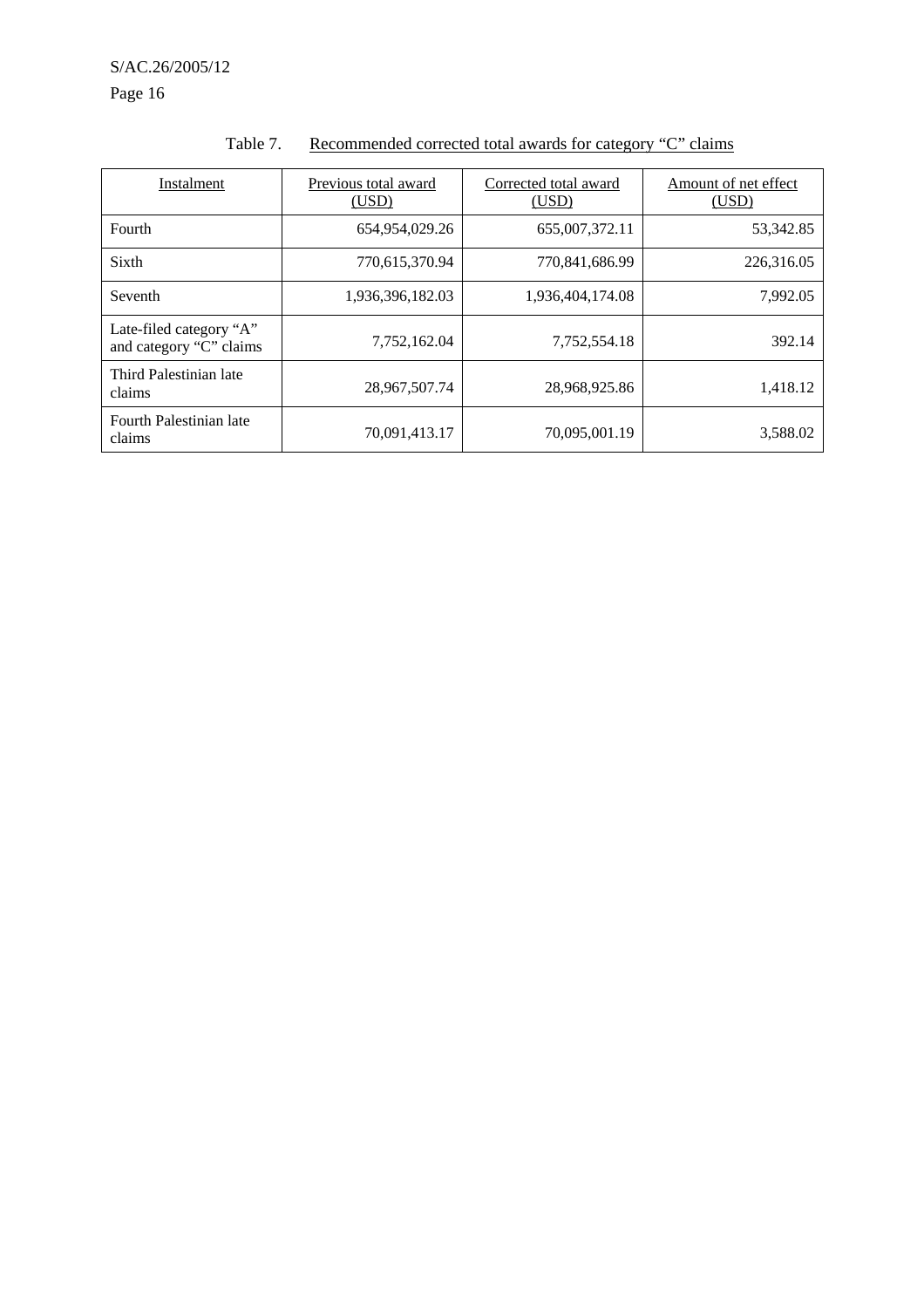٦

#### Annex III

#### RECOMMENDED CORRECTIONS CONCERNING CATEGORY "D" CLAIMS

1. Based on the recommended corrections reported in paragraphs 26 to 53 of this report, supra, the aggregate corrected awards for category "D" claims by instalment, per country, are as follows:

|--|

| Country | Previous total award<br>(USD) | Corrected total award<br>(USD) | Amount of net effect<br>(USD) |
|---------|-------------------------------|--------------------------------|-------------------------------|
| France  | 0.00                          | 13,022.85                      | 13,022.85                     |
| Jordan  | 399,302.00                    | 373,990.58                     | (25,311.42)                   |

|       | Table 2. |                      | Tenth instalment category "D" claims corrections |                  |
|-------|----------|----------------------|--------------------------------------------------|------------------|
| umtrv |          | Previous total award | Corrected total award                            | Amount of net ef |

| <u>Country</u> | Previous total award<br>$USD^{\circ}$ | Corrected total award<br>USD) | Amount of net effect |
|----------------|---------------------------------------|-------------------------------|----------------------|
| Kuwait         | 281, 561, 472. 15                     | 281,561,492.91                |                      |

## Table 3. Eleventh instalment category "D" claims corrections

| Country | Previous total award | Corrected total award | Amount of net effect |
|---------|----------------------|-----------------------|----------------------|
|         | (USD)                | USD)                  | USD)                 |
| Kuwait  | 119.003.582.54       | 119,013,516.34        | 9,933.80             |

## Table 4. Thirteenth instalment category "D" claims corrections

| <u>Country</u> | Previous total award | Corrected total award | Amount of net effect |
|----------------|----------------------|-----------------------|----------------------|
|                | USD)                 | (USD)                 | 'USD                 |
| Kuwait         | 135,846,426.69       | 136,803,369.84        | 956.943.15           |

## Table 5. Part one of the sixteenth instalment category "D" claims corrections

| Previous total award<br><u>Country</u><br>(USD) |                  | Corrected total award<br>USD) | Amount of net effect<br>[USD |
|-------------------------------------------------|------------------|-------------------------------|------------------------------|
| Kuwait                                          | 66, 142, 701. 19 | 66, 143, 142. 67              | 441.48                       |

#### Table 6. Part one of the seventeenth instalment category "D" claims corrections

| Country | Previous total award | Corrected total award | Amount of net effect |
|---------|----------------------|-----------------------|----------------------|
|         | (USD)                | USD)                  | USD)                 |
| Kuwait  | 93,829,178.17        | 93,875,566.58         | 46,388.41            |

## Table 7. Part one of the eighteenth instalment category "D" claims corrections

| Previous total award<br>Country<br>USD). |               | Corrected total award<br>USD <sup>)</sup> | Amount of net effect<br>(USD) |  |
|------------------------------------------|---------------|-------------------------------------------|-------------------------------|--|
| Jordan                                   | 11.001.626.36 | 11,009,411.83                             | 7.785.47                      |  |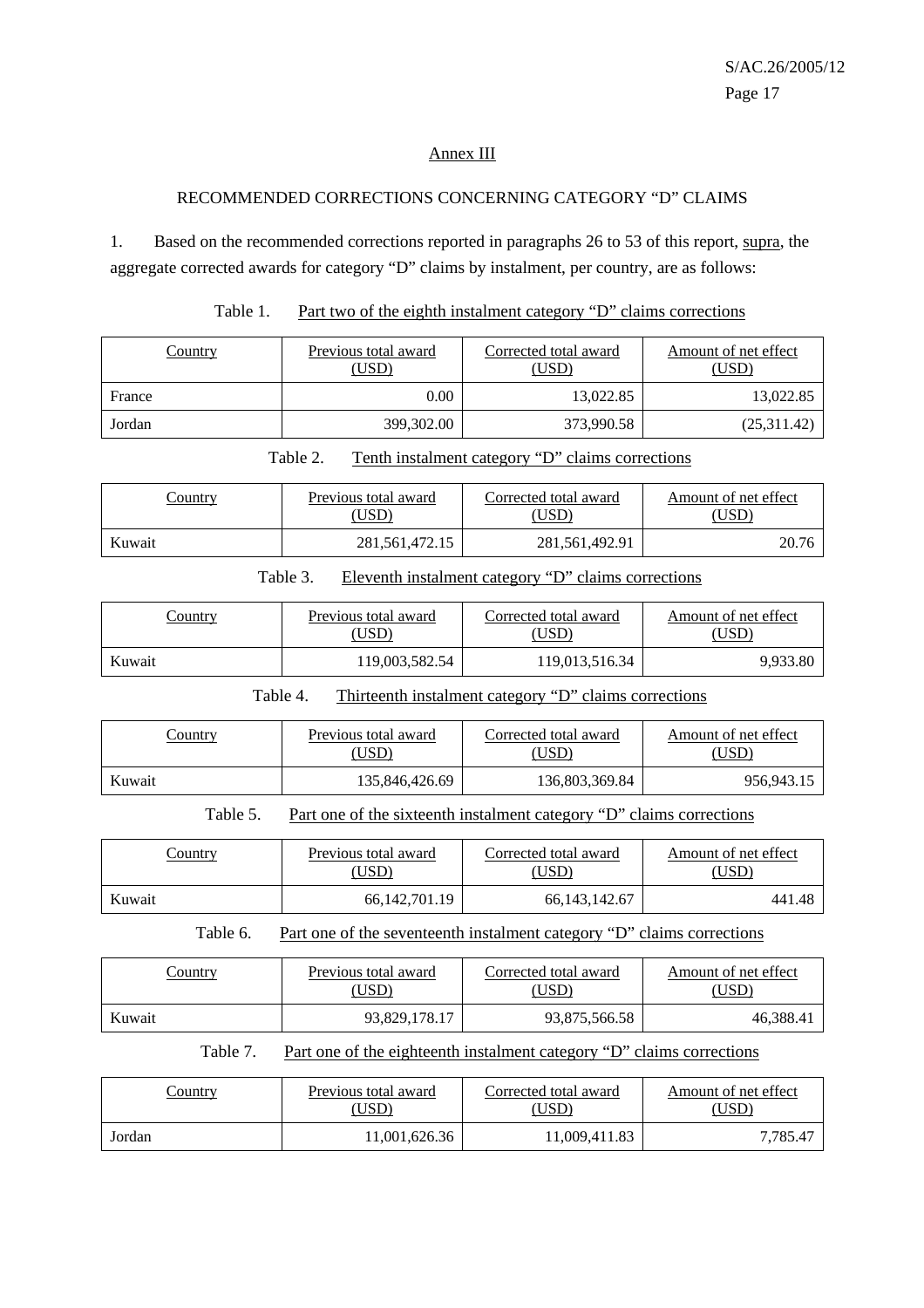## S/AC.26/2005/12 Page 18

2. Based on the above corrections, the revised category "D" claim total recommended awards by instalment are as follows:

| Instalment            | Previous total award<br>(USD) | Corrected total award<br>(USD) | Amount of net effect<br>(USD) |
|-----------------------|-------------------------------|--------------------------------|-------------------------------|
| Eighth, part two      | 32,843,165.17                 | 32,830,876.60                  | (12, 288.57)                  |
| Tenth                 | 281, 561, 472. 15             | 281,561,492.91                 | 20.76                         |
| Eleventh              | 172,377,669.19                | 172,387,602.99                 | 9,933.80                      |
| Thirteenth            | 150,100,482.74                | 151,057,425.89                 | 956,943.15                    |
| Sixteenth, part one   | 81, 331, 513. 17              | 81,331,954.65                  | 441.48                        |
| Seventeenth, part one | 111,894,432.92                | 111,940,821.33                 | 46,388.41                     |
| Eighteenth, part one  | 83, 823, 300. 71              | 83,831,086.18                  | 7,785.47                      |

Table 8. Recommended corrected total awards for category "D" claims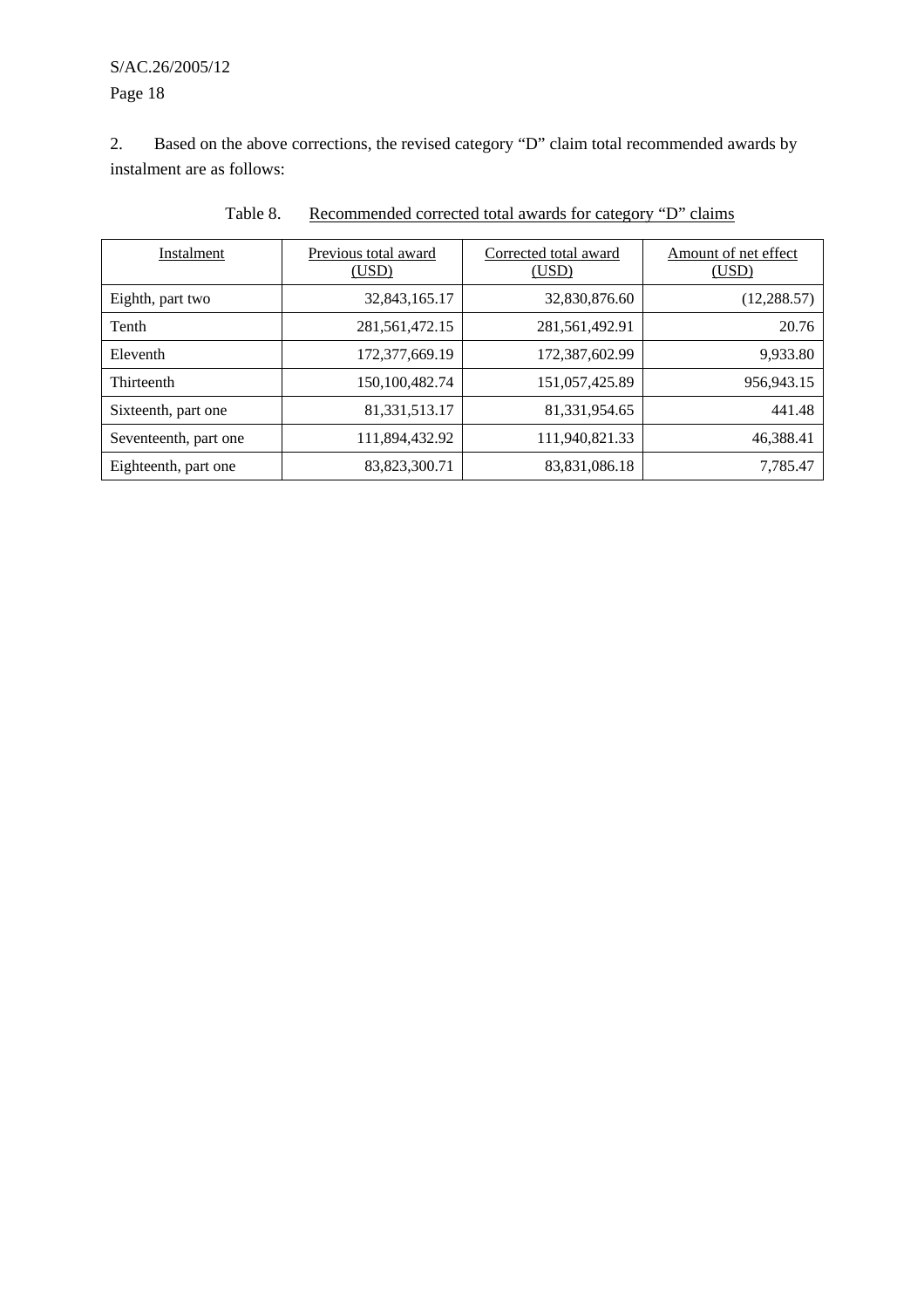#### Annex IV

## REQUESTS BY CLAIMANTS FOR ARTICLE 41 CORRECTIONS IN CATEGORIES "D", "E" AND "F"

1. As reported in paragraph 55 of this report, supra, the secretariat has continued its review of requests from Governments for corrections to claims in category "D" submitted under article 41 of the Rules. The requests reviewed by country, date of request and instalment are as follows:

| <b>Country</b> | Date of request   | Number of<br>claims | Instalment             | Governing<br>Council decision |
|----------------|-------------------|---------------------|------------------------|-------------------------------|
| Canada         | 29 May 2002       | 1                   | Second, part two       | 59                            |
| Egypt          | 10 September 2002 | 1                   | Twelfth, part one      | 155                           |
| Egypt          | 27 December 2004  | 1                   | Nineteenth, part two   | 221                           |
| Egypt          | 28 February 2005  | $\mathbf{1}$        | Eighteenth, part three | 228                           |
| India          | 19 May 2003       | 1                   | Fifteenth, part one    | 175                           |
| India          | 5 November 2003   | 1                   | Fifteenth, part one    | 175                           |
| India          | 12 January 2004   | $\mathbf{1}$        | Twelfth, part two      | 181                           |
| India          | 14 January 2004   | $\mathbf{1}$        | Twelfth, part two      | 181                           |
| India          | 2 March 2004      | $\mathbf{1}$        | Fifteenth, part one    | 175                           |
| India          | 2 September 2004  | $\mathbf{1}$        | Fourth, part one       | 81                            |
| Italy          | 12 March 2001     | 1                   | Seventh                | 111                           |
| Italy          | 31 October 2002   | 1                   | Seventh                | 111                           |
| Jordan         | 13 June 2002      | 2                   | Eighth, part one       | 125                           |
| Jordan         | 13 June 2002      | $\mathbf{1}$        | Eighth, part two       | 141                           |
| Jordan         | 3 October 2002    | 1                   | Sixteenth, part two    | 214                           |
| Jordan         | 5 May 2003        | $\mathbf{1}$        | Twelfth, part two      | 181                           |
| Jordan         | 8 June 2003       | 1                   | Twelfth, part two      | 181                           |
| Jordan         | 21 August 2003    | 1                   | Sixteenth, part one    | 188                           |
| Jordan         | 9 March 2004      | $\mathbf{1}$        | Seventeenth, part one  | 198                           |
| Jordan         | 18 May 2004       | 1                   | Seventeenth, part two  | 215                           |
| Jordan         | 13 September 2004 | $\mathbf{1}$        | Sixteenth, part two    | 214                           |
| Jordan         | 27 September 2004 | $\mathbf{1}$        | Eighteenth, part two   | 220                           |
| Jordan         | 28 September 2004 | $\mathbf{1}$        | Nineteenth, part two   | 221                           |
| Jordan         | 10 October 2004   | 1                   | Seventeenth, part two  | 215                           |
| Jordan         | 1 December 2004   | $\mathbf{1}$        | Eighteenth, part two   | 220                           |
| Jordan         | 28 December 2004  | $\mathbf{1}$        | Eighteenth, part two   | 220                           |
| Jordan         | 19 January 2005   | $\mathbf{1}$        | Eleventh               | 147                           |
| Jordan         | 27 January 2005   | $\mathbf{1}$        | Nineteenth, part three | 229                           |

#### Table 1. Category "D" requests for correction reviewed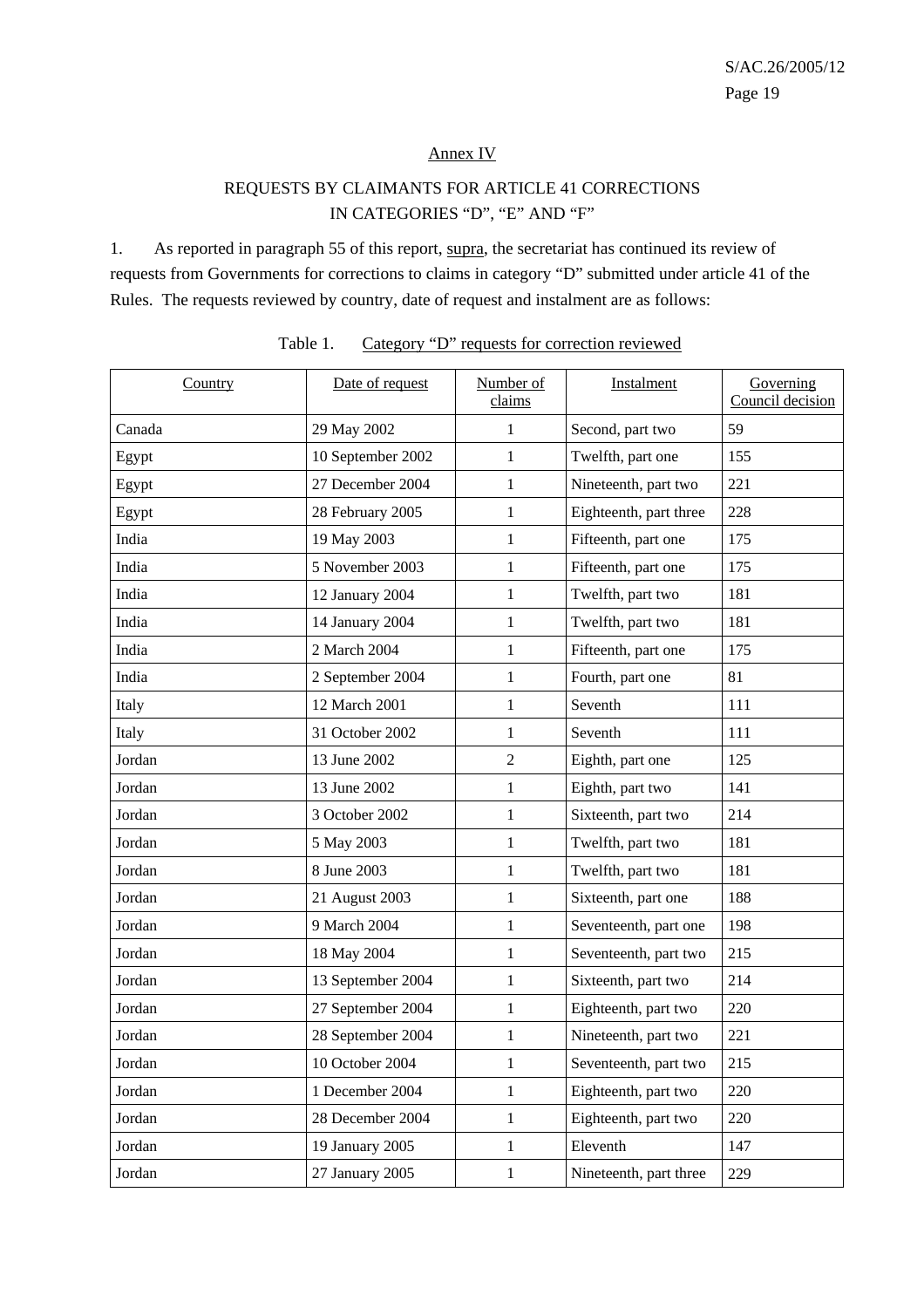## S/AC.26/2005/12

## Page 20

| Country              | Date of request   | Number of<br>claims | Instalment             | Governing<br>Council decision |
|----------------------|-------------------|---------------------|------------------------|-------------------------------|
| Jordan               | 1 February 2005   | 1                   | Eighteenth, part three | 228                           |
| Kuwait               | 8 June 2002       | 1                   | Tenth                  | 146                           |
| Kuwait               | 14 December 2002  | 1                   | Third                  | 68                            |
| Kuwait               | 27 January 2003   | 1                   | Tenth                  | 146                           |
| Kuwait               | 27 January 2003   | 1                   | Twelfth, part one      | 155                           |
| Kuwait               | 27 January 2003   | 1                   | Thirteenth             | 165                           |
| Kuwait               | 4 June 2003       | 1                   | Twelfth, part two      | 181                           |
| Kuwait               | 29 December 2003  | 3                   | Fourth, part one       | 81                            |
| Kuwait               | 29 December 2003  | 1                   | Sixth                  | 110                           |
| Kuwait               | 29 December 2003  | 1                   | Eighth, part two       | 141                           |
| Kuwait               | 29 December 2003  | 2                   | Eleventh               | 147                           |
| Kuwait               | 29 December 2003  | 5                   | Twelfth, part two      | 181                           |
| Kuwait               | 29 December 2003  | $\overline{2}$      | Thirteenth             | 165                           |
| Kuwait               | 29 December 2003  | $\overline{2}$      | Fourteenth, part one   | 166                           |
| Kuwait               | 29 December 2003  | 1                   | Fourteenth, part two   | 186                           |
| Kuwait               | 29 December 2003  | 8                   | Fifteenth, part one    | 175                           |
| Kuwait               | 29 December 2003  | $\tau$              | Fifteenth, part two    | 187                           |
| Kuwait               | 29 December 2003  | 6                   | Sixteenth, part one    | 188                           |
| Kuwait               | 29 December 2003  | 3                   | Seventeenth, part one  | 198                           |
| Kuwait               | 29 December 2003  | 1                   | Eighteenth, part one   | 199                           |
| Kuwait               | 31 December 2003  | 1                   | Fifteenth, part one    | 175                           |
| Kuwait               | 17 March 2004     | 14                  | Seventeenth, part one  | 198                           |
| Kuwait               | 17 March 2004     | 11                  | Eighteenth, part one   | 199                           |
| Kuwait               | 17 March 2004     | 26                  | Nineteenth, part one   | 208                           |
| Kuwait               | 23 June 2004      | 18                  | Sixteenth, part two    | 214                           |
| Kuwait               | 23 June 2004      | 24                  | Seventeenth, part two  | 215                           |
| Kuwait               | 23 June 2004      | 15                  | Nineteenth, part one   | 208                           |
| Kuwait               | 11 September 2004 | $\mathbf{1}$        | Twelfth, part one      | 155                           |
| Kuwait               | 11 September 2004 | $\overline{4}$      | Sixteenth, part two    | 214                           |
| Kuwait               | 11 September 2004 | 3                   | Seventeenth, part two  | 215                           |
| Kuwait               | 4 January 2005    | 1                   | Sixteenth, part two    | 214                           |
| Kuwait               | 4 January 2005    | $28\,$              | Eighteenth, part two   | 220                           |
| Kuwait               | 4 January 2005    | 1                   | Nineteenth, part one   | 208                           |
| Kuwait               | 4 January 2005    | 43                  | Nineteenth, part two   | 221                           |
| Pakistan             | 19 September 2002 | $\mathbf{1}$        | Eighth, part two       | 141                           |
| Pakistan             | 22 October 2002   | $\mathbf{1}$        | Eighth, part one       | 125                           |
| Syrian Arab Republic | 29 December 2003  | 1                   | Twelfth, part two      | 181                           |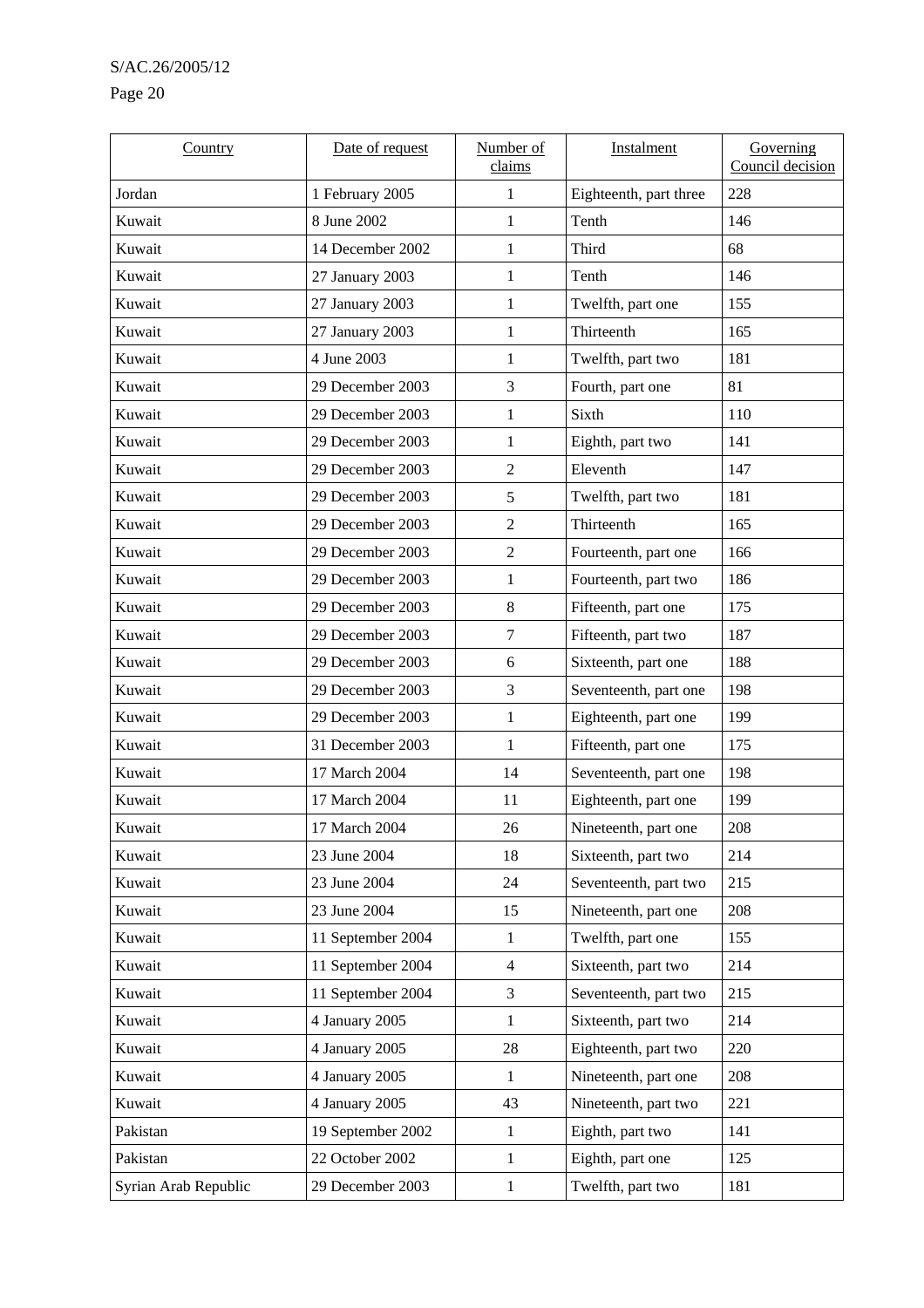| Country              | Date of request  | Number of<br>claims | Instalment             | Governing<br>Council decision |
|----------------------|------------------|---------------------|------------------------|-------------------------------|
| Syrian Arab Republic | 29 December 2003 |                     | Fourteenth, part two   | 186                           |
| United Kingdom       | 19 January 2005  |                     | Eighteenth, part three | 228                           |
| <b>United States</b> | 30 December 2003 |                     | Fifth                  | 97                            |
| <b>United States</b> | 20 January 2004  |                     | Fourth, part one       | 81                            |
| Yemen                | 30 June 2004     |                     | Nineteenth, part one   | 208                           |
| Yemen                | 2 February 2005  | 14                  | Nineteenth, part two   | 221                           |
| Total                |                  | 290                 |                        |                               |

2. As reported in paragraph 56 of this report, supra, the secretariat has continued its review of requests from Governments for corrections to claims in category "E" submitted under article 41 of the Rules. The requests reviewed by country, date of request and instalment are as follows:

| Country | Date of request  | Number of<br>claims | Subcategory    | Instalment                           | Governing<br>Council decision |
|---------|------------------|---------------------|----------------|--------------------------------------|-------------------------------|
| Jordan  | 2 August 2004    | 1                   | E4             | Special overlapping<br>claims report | 173                           |
| Kuwait  | 29 December 2003 | 3                   | E4             | First                                | 63                            |
| Kuwait  | 29 December 2003 | 6                   | E4             | Second                               | 77                            |
| Kuwait  | 29 December 2003 | 10                  | E4             | Fourth                               | 78                            |
| Kuwait  | 29 December 2003 | 6                   | E4             | Fifth                                | 92                            |
| Kuwait  | 29 December 2003 | 9                   | E <sub>4</sub> | Sixth                                | 93                            |
| Kuwait  | 29 December 2003 | 17                  | E4             | Seventh                              | 94                            |
| Kuwait  | 29 December 2003 | 8                   | E4             | Eighth                               | 107                           |
| Kuwait  | 29 December 2003 | 3                   | E4             | Ninth                                | 129                           |
| Kuwait  | 29 December 2003 | 3                   | E4             | Tenth                                | 108                           |
| Kuwait  | 29 December 2003 | $\overline{4}$      | E4             | Eleventh                             | 130                           |
| Kuwait  | 29 December 2003 | $\tau$              | E4             | Twelfth                              | 118                           |
| Kuwait  | 29 December 2003 | 16                  | E4             | Fourteenth                           | 138                           |
| Kuwait  | 29 December 2003 | $\overline{4}$      | E4             | Seventeenth                          | 162                           |
| Kuwait  | 29 December 2003 | 7                   | E4             | Nineteenth                           | 149                           |
| Kuwait  | 29 December 2003 | $\overline{4}$      | E4             | Twenty-first                         | 184                           |
| Kuwait  | 29 December 2003 | $\overline{2}$      | E4             | Twenty-second                        | 169                           |
| Kuwait  | 29 December 2003 | $\overline{2}$      | E4             | Twenty-fourth                        | 170                           |
| Kuwait  | 29 December 2003 | 28                  | E4             | Twenty-fifth                         | 203                           |
| Kuwait  | 29 December 2003 | 19                  | E4             | Twenty-sixth                         | 204                           |

Table 2. Category "E" requests for correction reviewed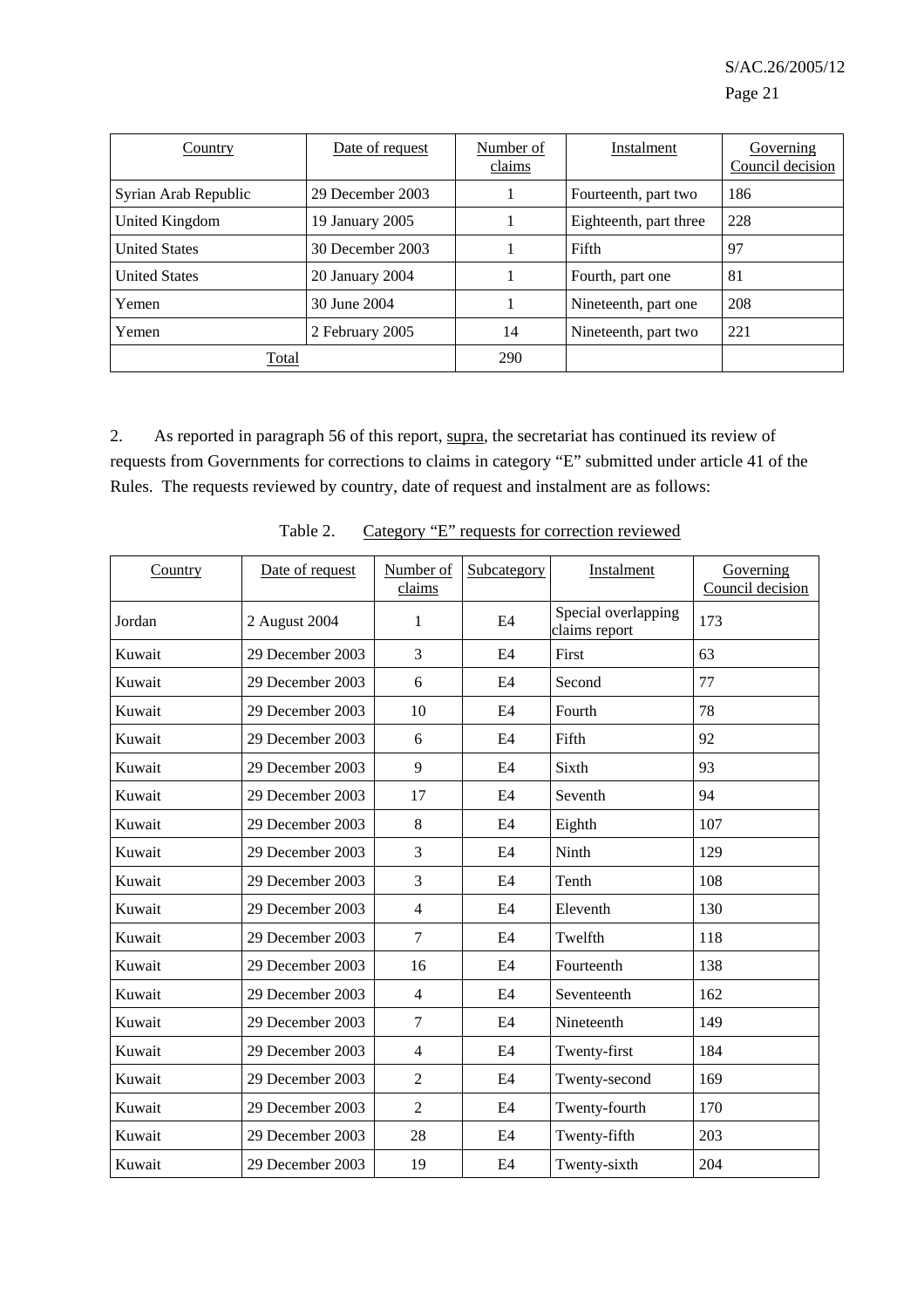#### Page 22

| Country | Date of request  | Number of<br>claims | Subcategory | Instalment    | Governing<br>Council decision |
|---------|------------------|---------------------|-------------|---------------|-------------------------------|
| Kuwait  | 30 December 2003 | 5                   | E4          | Second        | 77                            |
| Kuwait  | 30 December 2003 | 2                   | E4          | Fourth        | 78                            |
| Kuwait  | 30 December 2003 | 3                   | E4          | Sixth         | 93                            |
| Kuwait  | 30 December 2003 | $\overline{2}$      | E4          | Seventh       | 94                            |
| Kuwait  | 30 December 2003 | 1                   | E4          | Eighth        | 107                           |
| Kuwait  | 30 December 2003 | 1                   | E4          | Ninth         | 129                           |
| Kuwait  | 30 December 2003 | 1                   | E4          | Tenth         | 108                           |
| Kuwait  | 30 December 2003 | $\overline{2}$      | E4          | Twelfth       | 118                           |
| Kuwait  | 30 December 2003 | 3                   | E4          | Fourteenth    | 138                           |
| Kuwait  | 30 December 2003 | 1                   | E4          | Seventeenth   | 162                           |
| Kuwait  | 30 December 2003 | $\overline{2}$      | E4          | Twenty-first  | 184                           |
| Kuwait  | 30 December 2003 | 7                   | E4          | Twenty-second | 169                           |
| Kuwait  | 30 December 2003 | 1                   | E4          | Twenty-fourth | 170                           |
| Kuwait  | 19 February 2004 | 1                   | E4          | First         | 63                            |
| Kuwait  | 19 February 2004 | 1                   | E4          | Fifth         | 92                            |
| Kuwait  | 14 March 2004    | 15                  | E4          | Twenty-fifth  | 203                           |
| Kuwait  | 14 March 2004    | 18                  | E4          | Twenty-sixth  | 204                           |
| Poland  | 4 June 2004      | $\mathbf{1}$        | E2          | Fourth        | 87                            |
|         | Total            | 226                 |             |               |                               |

3. As reported in paragraph 57 of this report, supra, the secretariat has continued its review of requests from Governments for corrections to claims in category "F" submitted under article 41 of the Rules. The requests reviewed by country, date of request and instalment are as follows:

| Table 3. |  | Category "F" requests for correction reviewed |  |
|----------|--|-----------------------------------------------|--|
|          |  |                                               |  |

| Country | Date of request | Number of<br>claims | <b>Subcategory</b> | Instalment | Governing<br>Council decision |
|---------|-----------------|---------------------|--------------------|------------|-------------------------------|
| Kuwait  | ∸               | F4                  | Fourth, part one   | 234        |                               |
|         | <u>Total</u>    | ∸                   |                    |            |                               |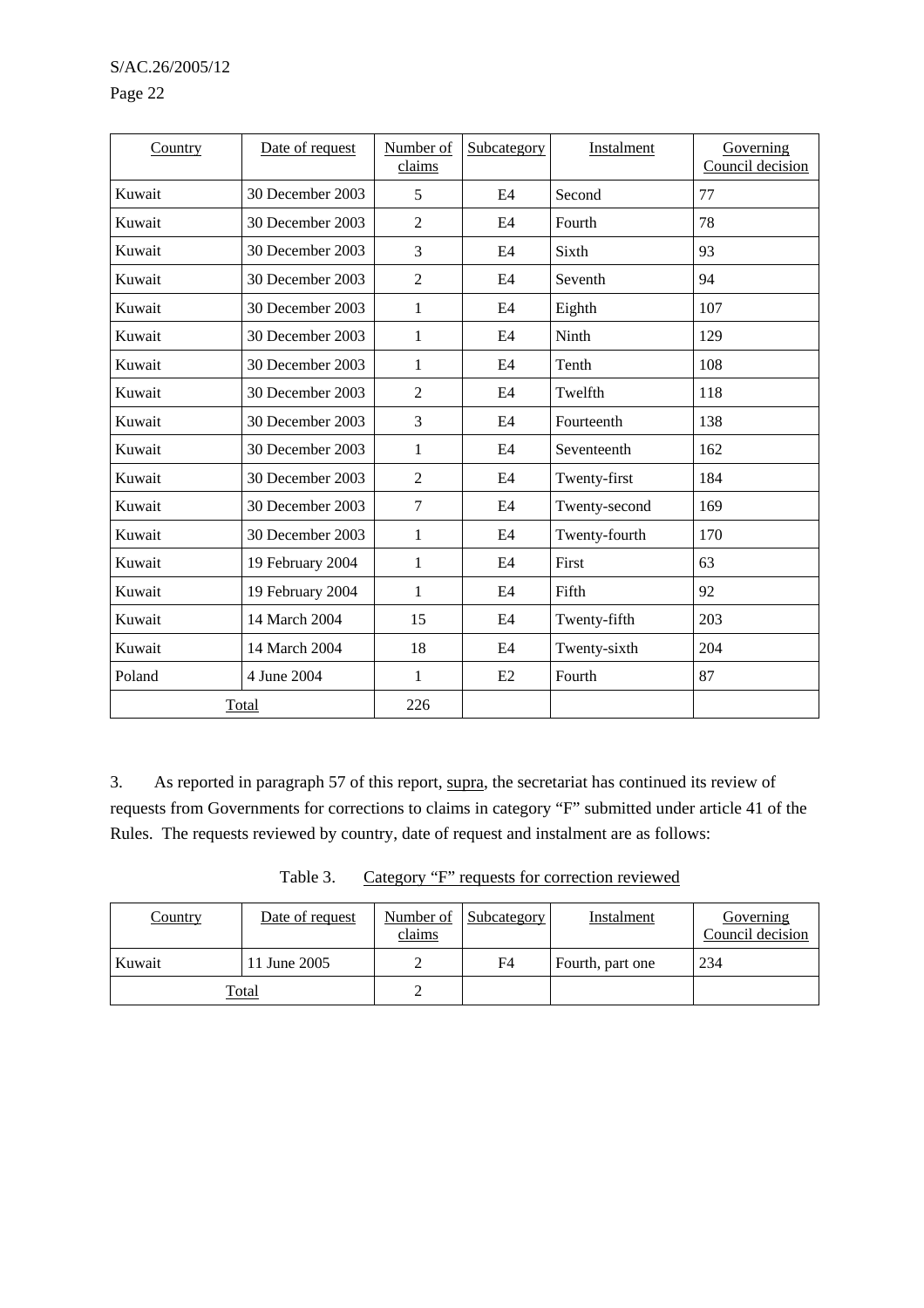#### Annex V

## ARTICLE 41 CORRECTIONS TO CLAIMS AWARDS (UP TO THE FIFTY-SIXTH SESSION OF THE GOVERNING COUNCIL)

|                          | Category A<br>Category B                     |                                  |                       | Category C          |                                                                            | Category D          |                                          | Category $E$                     |                                              | Category F                       |                                              | Total                            |                                                                            |                                                                             |
|--------------------------|----------------------------------------------|----------------------------------|-----------------------|---------------------|----------------------------------------------------------------------------|---------------------|------------------------------------------|----------------------------------|----------------------------------------------|----------------------------------|----------------------------------------------|----------------------------------|----------------------------------------------------------------------------|-----------------------------------------------------------------------------|
| Report                   | $Net$<br>correction for<br>category<br>(USD) | Number<br>of claims<br>corrected | for category<br>(USD) | claims<br>corrected | Net correction Number of Net correction Number of<br>for category<br>(USD) | claims<br>corrected | Net corr ection<br>for category<br>(USD) | Number<br>of claims<br>corrected | $Net$<br>correction<br>for category<br>(USD) | Number<br>of claims<br>corrected | $Net$<br>correction<br>for category<br>(USD) | Number of<br>claims<br>corrected | $Net$<br>corrections for<br>categories A, B,<br>$C, D, E$ and $F$<br>(USD) | Number of<br>claims<br>corrected in<br>categories<br>A, B, C, D, E<br>and F |
| $A(6)$ panel<br>report   | (6,439,500.00)                               | 2,575                            |                       |                     |                                                                            |                     |                                          |                                  |                                              |                                  |                                              |                                  | (6,439,500.00)                                                             | 2,575                                                                       |
| $B(2.2)$ panel<br>report |                                              |                                  | (12,500.00)           | 3 <sup>a</sup>      |                                                                            |                     |                                          |                                  |                                              |                                  |                                              |                                  | (12,500.00)                                                                | $3$ $^{\rm a}$                                                              |
| $B(3)$ panel<br>report   |                                              |                                  | 110,000.00            | 10 <sup>b</sup>     |                                                                            |                     |                                          |                                  |                                              |                                  |                                              |                                  | 110,000.00                                                                 | 10 <sup>b</sup>                                                             |
| $C(4)$ panel<br>report   |                                              |                                  |                       |                     | (1,922.00)                                                                 | 49                  |                                          |                                  |                                              |                                  |                                              |                                  | (1,922.00)                                                                 | 49                                                                          |
| $C(5)$ panel<br>report   |                                              |                                  |                       |                     | (77, 190.00)                                                               | 6                   |                                          |                                  |                                              |                                  |                                              |                                  | (77,190.00)                                                                | 6                                                                           |
| $C(6)$ panel<br>report   |                                              |                                  |                       |                     | 72,685.00                                                                  | 15                  |                                          |                                  |                                              |                                  |                                              |                                  | 72,685.00                                                                  | 15                                                                          |
| $D(5)$ panel<br>report   |                                              |                                  |                       |                     |                                                                            |                     | (2,646.81)                               | $\overline{7}$                   |                                              |                                  |                                              |                                  | (2,646.81)                                                                 | 7 <sup>1</sup>                                                              |
| $D(7)$ panel<br>report   |                                              |                                  |                       |                     |                                                                            |                     | (38, 836.21)                             | 13                               |                                              |                                  |                                              |                                  | (38, 836.21)                                                               | $13\,$                                                                      |

 $S/AC.26/2005/12$ <br>Page 23 S/AC.26/2005/12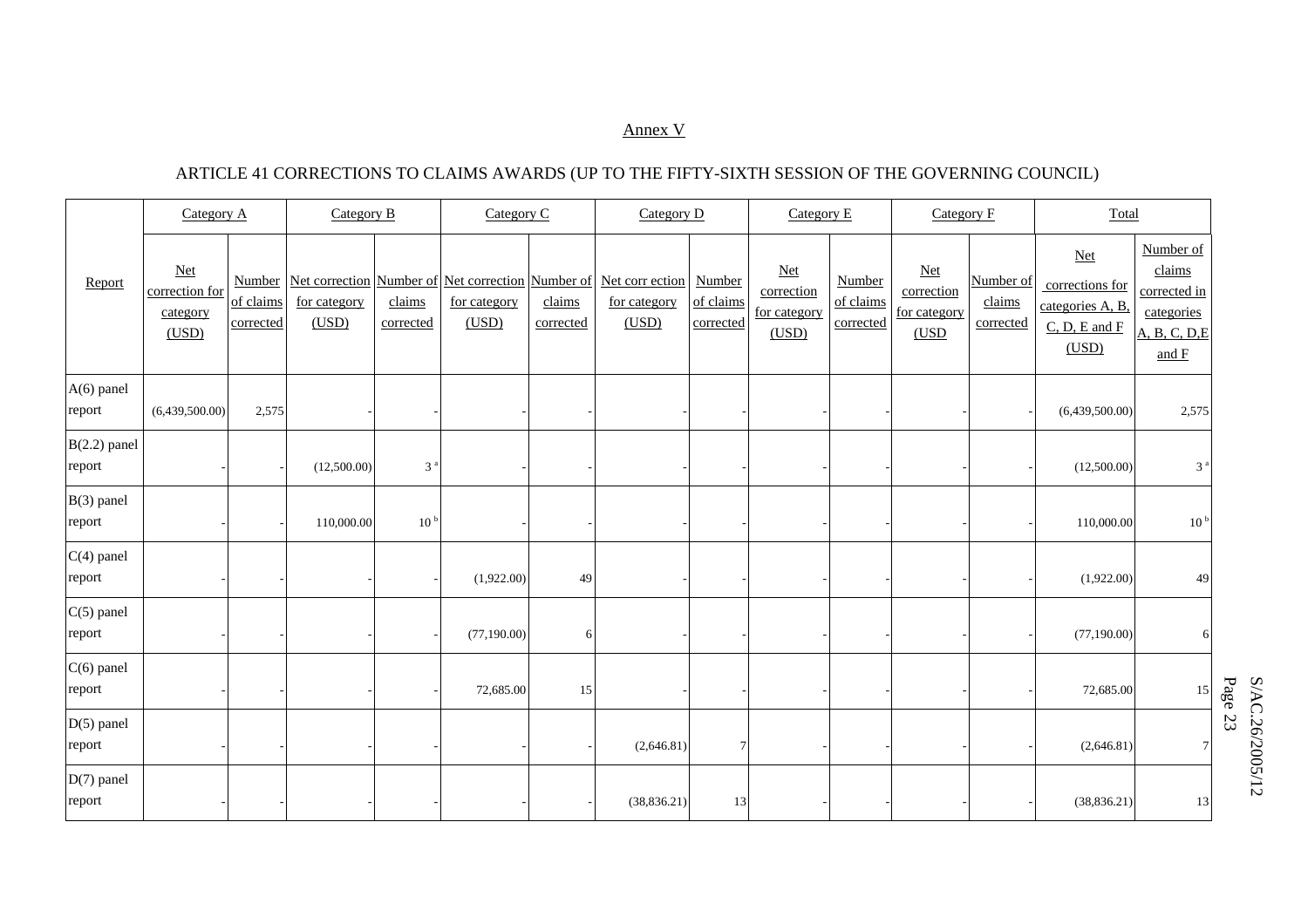|                           |                                              | Category A<br>Category B |                       |                     | Category C            |                     | Category D                                                                                              |                        | Category E                                        |                                  | Category F                                        |                                  | Total                                                                      |                                                                             |         |                 |
|---------------------------|----------------------------------------------|--------------------------|-----------------------|---------------------|-----------------------|---------------------|---------------------------------------------------------------------------------------------------------|------------------------|---------------------------------------------------|----------------------------------|---------------------------------------------------|----------------------------------|----------------------------------------------------------------------------|-----------------------------------------------------------------------------|---------|-----------------|
| Report                    | $Net$<br>correction for<br>category<br>(USD) | of claims<br>corrected   | for category<br>(USD) | claims<br>corrected | for category<br>(USD) | claims<br>corrected | Number Net correction Number of Net correction Number of Net correction Number<br>for category<br>(USD) | of claims<br>corrected | <b>Net</b><br>correction<br>for category<br>(USD) | Number<br>of claims<br>corrected | <b>Net</b><br>correction<br>for category<br>(USD) | Number of<br>claims<br>corrected | $Net$<br>corrections for<br>categories A, B,<br>$C, D, E$ and $F$<br>(USD) | Number of<br>claims<br>corrected in<br>categories<br>A, B, C, D, E<br>and F | Page 24 | S/AC.26/2005/12 |
| DI(9.1)<br>panel report   |                                              |                          |                       |                     |                       |                     | 103,532.16                                                                                              | $\overline{4}$         |                                                   |                                  |                                                   |                                  | 103,532.16                                                                 |                                                                             |         |                 |
| Special D<br>panel report |                                              |                          |                       |                     |                       |                     | (13, 283, 441.51)                                                                                       | 426                    |                                                   |                                  |                                                   |                                  | (13, 283, 441.51)                                                          | 426                                                                         |         |                 |
| E3(10)<br>panel report    |                                              |                          |                       |                     |                       |                     |                                                                                                         |                        | 325,850.00                                        |                                  |                                                   |                                  | 325,850.00                                                                 |                                                                             |         |                 |
| E4(3) panel<br>report     |                                              |                          |                       |                     |                       |                     |                                                                                                         |                        | 536,513.00                                        | 3                                |                                                   |                                  | 536,513.00                                                                 | 3                                                                           |         |                 |
| Article<br>$41(1)$ report | (5,500.00)                                   | 10                       |                       |                     |                       |                     |                                                                                                         |                        |                                                   |                                  |                                                   |                                  | (5,500.00)                                                                 | 10                                                                          |         |                 |
| Article<br>$41(2)$ report | (49,000.00)                                  | 16                       |                       |                     |                       |                     |                                                                                                         |                        |                                                   |                                  |                                                   |                                  | (49,000.00)                                                                | 16                                                                          |         |                 |
| Article<br>$41(3)$ report | 1,500.00                                     |                          |                       |                     |                       |                     |                                                                                                         |                        |                                                   |                                  |                                                   |                                  | 1,500.00                                                                   |                                                                             |         |                 |
| Article<br>$41(4)$ report | (83,000.00)                                  | 19                       |                       |                     |                       |                     |                                                                                                         |                        |                                                   |                                  |                                                   |                                  | (83,000.00)                                                                | 19                                                                          |         |                 |
| Article<br>$41(5)$ report | (18,500.00)                                  | $\mathfrak{S}$           |                       |                     |                       |                     |                                                                                                         |                        |                                                   |                                  |                                                   |                                  | (18,500.00)                                                                | 5                                                                           |         |                 |

 $S/AC.26/2005/12$ <br>Page 24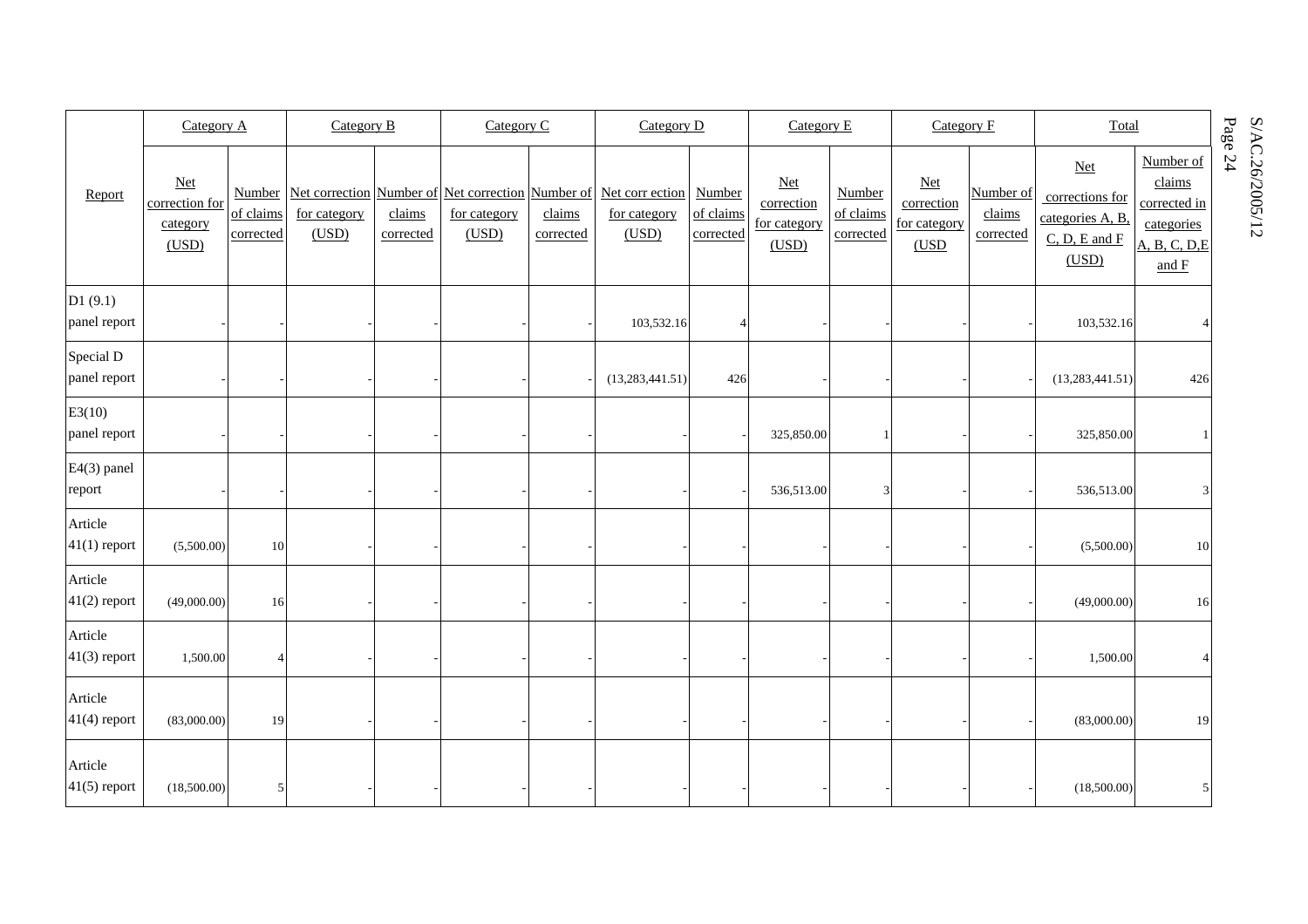|                             | Category A                                   |                        | Category B            |                     | Category C            |                     | Category D                                                                                        |                                  | Category E                                   |                                  | Category F                                   |                                  | Total                                                                      |                                                                               |
|-----------------------------|----------------------------------------------|------------------------|-----------------------|---------------------|-----------------------|---------------------|---------------------------------------------------------------------------------------------------|----------------------------------|----------------------------------------------|----------------------------------|----------------------------------------------|----------------------------------|----------------------------------------------------------------------------|-------------------------------------------------------------------------------|
| Report                      | $Net$<br>correction for<br>category<br>(USD) | of claims<br>corrected | for category<br>(USD) | claims<br>corrected | for category<br>(USD) | claims<br>corrected | Number Net correction Number of Net correction Number of Net corr ection<br>for category<br>(USD) | Number<br>of claims<br>corrected | $Net$<br>correction<br>for category<br>(USD) | Number<br>of claims<br>corrected | $Net$<br>correction<br>for category<br>(USD) | Number of<br>claims<br>corrected | $Net$<br>corrections for<br>categories A, B,<br>$C, D, E$ and $F$<br>(USD) | Number of<br>claims<br>corrected in<br>categories<br>A, B, C, D, E<br>and $F$ |
| Article<br>$41(6)$ report   | 15,867,500.00                                | 10,757                 |                       |                     |                       |                     |                                                                                                   |                                  |                                              |                                  |                                              |                                  | 15,867,500.00                                                              | 10,757                                                                        |
| Article<br>$41(7)$ report   | (6,975,500.00)                               | 3,385                  |                       |                     |                       |                     |                                                                                                   |                                  |                                              |                                  |                                              |                                  | (6,975,500.00)                                                             | 3,385                                                                         |
| Article<br>$41(8)$ report   | (7,806,000.00)                               | 4,385                  |                       |                     | 70,613,604.05         | 23,282              |                                                                                                   |                                  |                                              |                                  |                                              |                                  | 62,807,604.05                                                              | 27,667                                                                        |
| Article<br>$41(9)$ report   | (4,136,500.00)                               | 1,062                  |                       |                     | 5,278,142.15          | 1,730               |                                                                                                   |                                  |                                              |                                  |                                              |                                  | 1,141,642.15                                                               | 2,792                                                                         |
| Article<br>41(10)<br>report | (1,446,000.00)                               | 364                    |                       |                     | 3,168,018.90          | 467                 |                                                                                                   |                                  |                                              |                                  |                                              |                                  | 1,722,018.90                                                               | 831                                                                           |
| Article<br>41(11)<br>report | (1,358,500.00)                               | 370                    |                       |                     |                       |                     |                                                                                                   |                                  |                                              |                                  |                                              |                                  | (1,358,500.00)                                                             | 370                                                                           |
| Article<br>41(12)<br>report | (112,000.00)                                 | 26                     |                       |                     | 613,498.37            | 40                  |                                                                                                   |                                  |                                              |                                  |                                              |                                  | 501,498.37                                                                 | 66                                                                            |
| Article<br>41(13)<br>report | (55,500.00)                                  | 40                     |                       |                     | (102, 863.22)         | 27                  |                                                                                                   |                                  |                                              |                                  |                                              |                                  | (158, 363.22)                                                              | 67                                                                            |

 $S/AC.26/2005/12$ <br>Page 25 S/AC.26/2005/12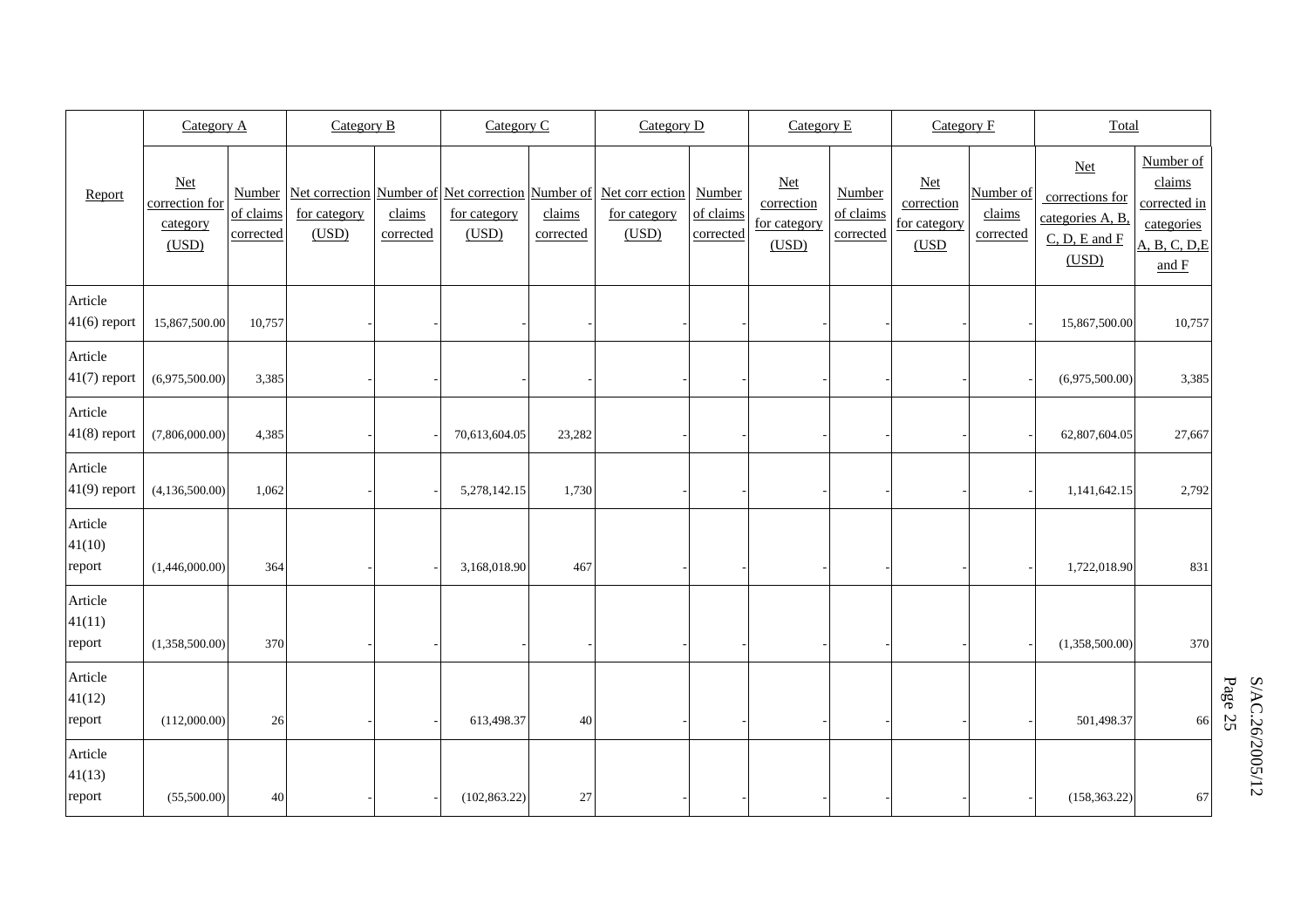|                             | Category A                                        |                        | Category B            |                     | Category C            |                     | Category D                                                                                        |                                  | Category E                                        |                                  | Category F                                   |                                  | Total                                                                           |                                                                              | Page                  |
|-----------------------------|---------------------------------------------------|------------------------|-----------------------|---------------------|-----------------------|---------------------|---------------------------------------------------------------------------------------------------|----------------------------------|---------------------------------------------------|----------------------------------|----------------------------------------------|----------------------------------|---------------------------------------------------------------------------------|------------------------------------------------------------------------------|-----------------------|
| Report                      | <b>Net</b><br>correction for<br>category<br>(USD) | of claims<br>corrected | for category<br>(USD) | claims<br>corrected | for category<br>(USD) | claims<br>corrected | Number Net correction Number of Net correction Number of Net corr ection<br>for category<br>(USD) | Number<br>of claims<br>corrected | <b>Net</b><br>correction<br>for category<br>(USD) | Number<br>of claims<br>corrected | $Net$<br>correction<br>for category<br>(USD) | Number of<br>claims<br>corrected | <b>Net</b><br>corrections for<br>categories A, B,<br>$C, D, E$ and $F$<br>(USD) | Number of<br>claims<br>corrected in<br>categories<br>A, B, C, D.E<br>and $F$ | S/AC.26/2005/12<br>56 |
| Article<br>41(14)<br>report | (8,000.00)                                        | 31                     |                       |                     | 5,580,355.48          | 625                 | 103,532.16                                                                                        | $\vert$                          |                                                   |                                  |                                              |                                  | 5,675,887.64                                                                    | 660                                                                          |                       |
| Article<br>41(15)<br>report | (10,500.00)                                       | 19                     |                       |                     |                       |                     | (57.66)                                                                                           | 6                                | (7,264.37)                                        | $\mathbf{1}$                     |                                              |                                  | (17,822.03)                                                                     | 26                                                                           |                       |
| Article<br>41(16)<br>report | 142,000.00                                        | 73                     |                       |                     | 453,162.71            | 54                  |                                                                                                   |                                  |                                                   |                                  |                                              |                                  | 595,162.71                                                                      | 127                                                                          |                       |
| Article<br>41(17)<br>report | 707,500.00                                        | 446                    |                       |                     | 77,461.07             | 6                   |                                                                                                   |                                  |                                                   |                                  |                                              |                                  | 784,961.07                                                                      | 452                                                                          |                       |
| Article<br>41(18)<br>report | 119,500.00                                        | 77                     |                       |                     |                       |                     |                                                                                                   |                                  | (43, 413)                                         |                                  |                                              |                                  | 76,087                                                                          | 78                                                                           |                       |
| Article<br>41(19)<br>report | 154,000.00                                        | 55                     |                       |                     | 46,976.14             | $6 \mid$            | 400,986.95                                                                                        | 6 <sup>1</sup>                   |                                                   |                                  |                                              |                                  | 601,963.09                                                                      | 67                                                                           |                       |
| Article<br>41(20)<br>report | 3,739,500.00                                      | 1,896                  |                       |                     | 53,342.85             |                     |                                                                                                   |                                  |                                                   |                                  |                                              |                                  | 3,792,842.85                                                                    | 1,897                                                                        |                       |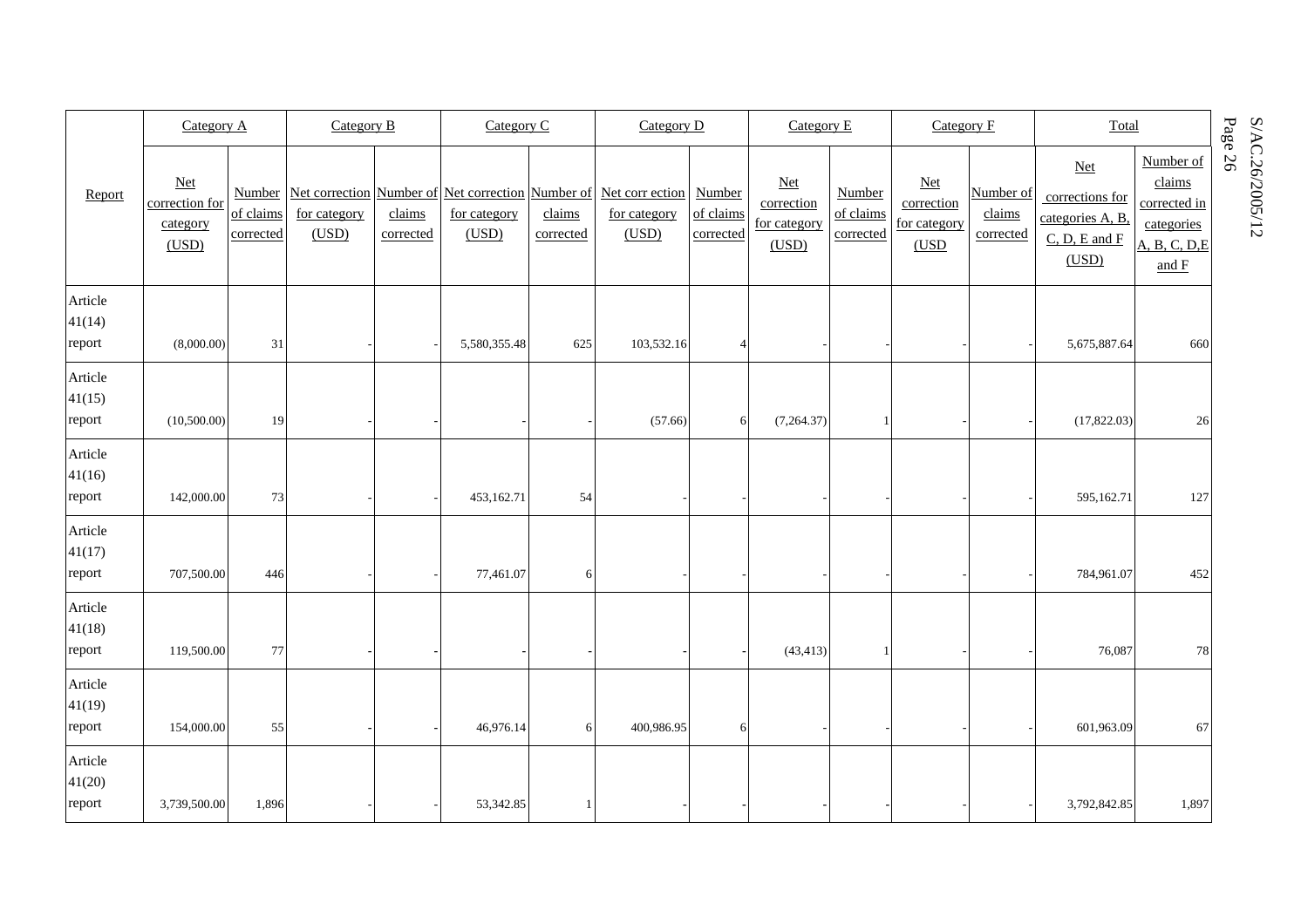|                             | Category A                                        |                                  | Category B            |                     | Category C            |                     | Category D                                                                                 |                                  | Category E                                        |                                  | Category F                                        |                                  | Total                                                                      |                                                                             |
|-----------------------------|---------------------------------------------------|----------------------------------|-----------------------|---------------------|-----------------------|---------------------|--------------------------------------------------------------------------------------------|----------------------------------|---------------------------------------------------|----------------------------------|---------------------------------------------------|----------------------------------|----------------------------------------------------------------------------|-----------------------------------------------------------------------------|
| Report                      | <b>Net</b><br>correction for<br>category<br>(USD) | Number<br>of claims<br>corrected | for category<br>(USD) | claims<br>corrected | for category<br>(USD) | claims<br>corrected | Net correction Number of Net correction Number of Net corr ection<br>for category<br>(USD) | Number<br>of claims<br>corrected | <b>Net</b><br>correction<br>for category<br>(USD) | Number<br>of claims<br>corrected | <b>Net</b><br>correction<br>for category<br>(USD) | Number of<br>claims<br>corrected | $Net$<br>corrections for<br>categories A, B,<br>$C, D, E$ and $F$<br>(USD) | Number of<br>claims<br>corrected in<br>categories<br>A, B, C, D, E<br>and F |
| Article<br>41(21)<br>report | 1,157,500                                         | 688                              |                       |                     |                       |                     |                                                                                            |                                  |                                                   |                                  |                                                   |                                  | 1,157,500.00                                                               | 688                                                                         |
| Article<br>41(22)<br>report | 4,419,000.00                                      | 2,730                            |                       |                     |                       |                     |                                                                                            |                                  |                                                   |                                  |                                                   |                                  | 4,419,000.00                                                               | 2,730                                                                       |
| Article<br>41(23)<br>report | 44,500.00                                         | 20                               |                       |                     | 161,331.14            | 15                  | 12,411.60                                                                                  | $\mathbf{1}$                     | (48, 653.00)                                      | 7 <sup>1</sup>                   |                                                   |                                  | 169,589.74                                                                 | 43                                                                          |
| Article<br>41(24)<br>report | (3,911,000)                                       | 981                              |                       |                     | 78,646.76             | 12                  | 93,543.56                                                                                  | 3                                |                                                   |                                  |                                                   |                                  | (3,738,809.68)                                                             | 996                                                                         |
| Article<br>41(25)<br>report | (11,958,000)                                      | 3,002                            |                       |                     | 1,033,956.47          | 617                 | (9,788)                                                                                    | 1                                |                                                   |                                  |                                                   |                                  | (10,933,831.53)                                                            | 3620                                                                        |
| Article<br>41(26)<br>report | (176,500)                                         | 47                               |                       |                     | (4,625.19)            |                     | (35,854.67)                                                                                |                                  |                                                   |                                  |                                                   |                                  | (216,979.86)                                                               | 49                                                                          |
| Article<br>41(27)<br>report | (21,500)                                          | 19                               |                       |                     | (4,435.28)            | 32                  |                                                                                            |                                  |                                                   |                                  |                                                   |                                  | (25,935.28)                                                                | 51                                                                          |

 $S/AC.26/2005/12$ <br>Page 27 S/AC.26/2005/12